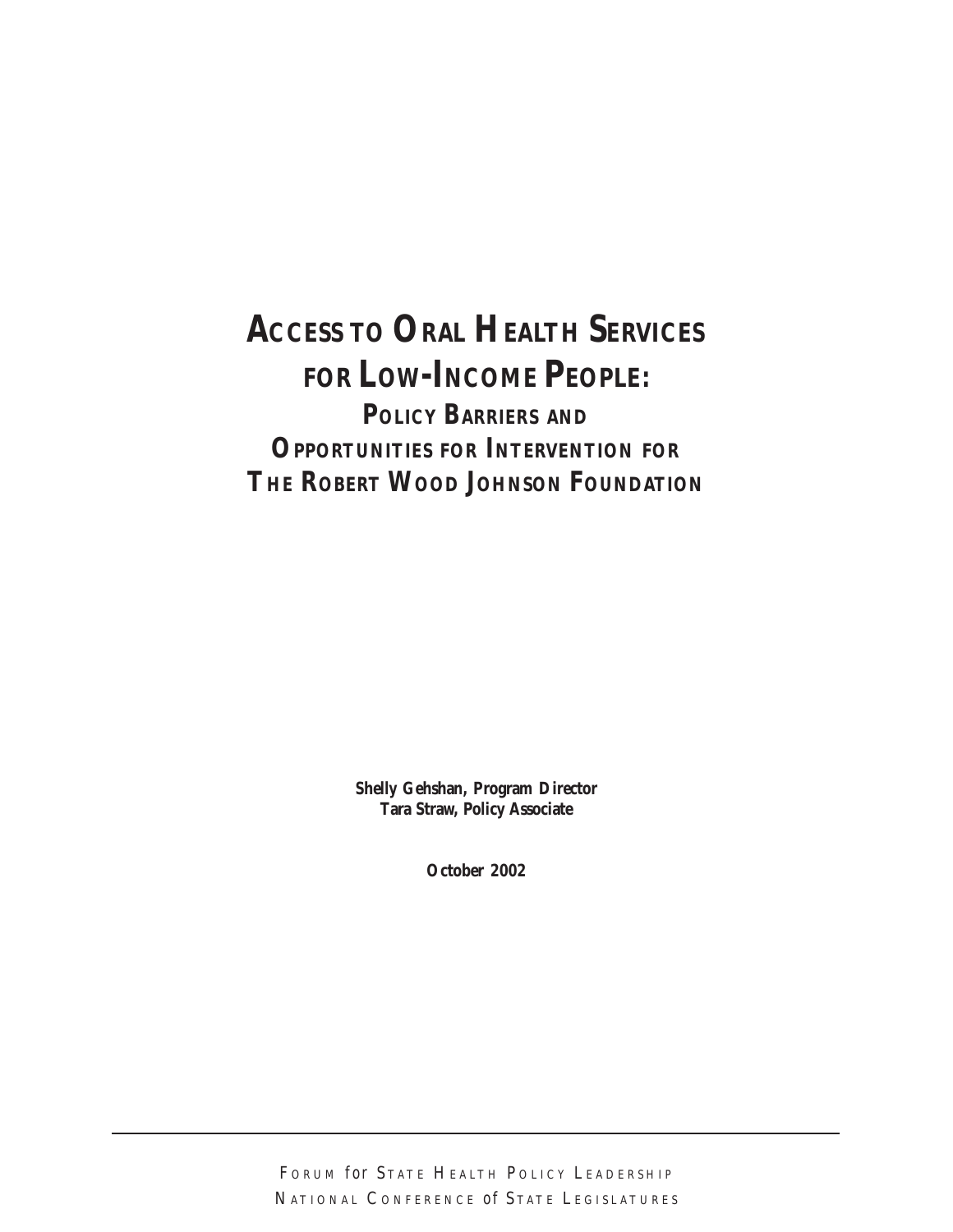

The Forum for America's Ideas

The **NATIONAL CONFERENCE** *of* **STATE LEGISLATURES** (NCSL) serves the legislators and staffs of the nation's 50 states, its commonwealths and territories, and the District of Columbia. NCSL provides research, technical assistance and the opportunity for policymakers to exchange ideas on the most pressing state issues. NCSL is a bipartisan organization with three objectives:

- 
- § To improve the quality and effectiveness of state legislatures, To foster interstate communication and cooperation, and
- § To ensure states a strong, cohesive voice in the federal system.

#### **FORUM** *for* **STATE HEALTH POLICY LEADERSHIP**

The Forum *for* State Health Policy Leadership is an entity within the National Conference *of* State Legislatures. The central mission of the Forum is to enhance the capacity for informed decision making and leadership within the state legislatures regarding the financing, organization and delivery of health care services to low-income and vulnerable populations. The Forum is designed to provide a range of information, training and technical assistance services to new state legislators who are potential future leaders in health policy and to serve as a mechanism for established leaders in state health policy to further develop and share their expertise.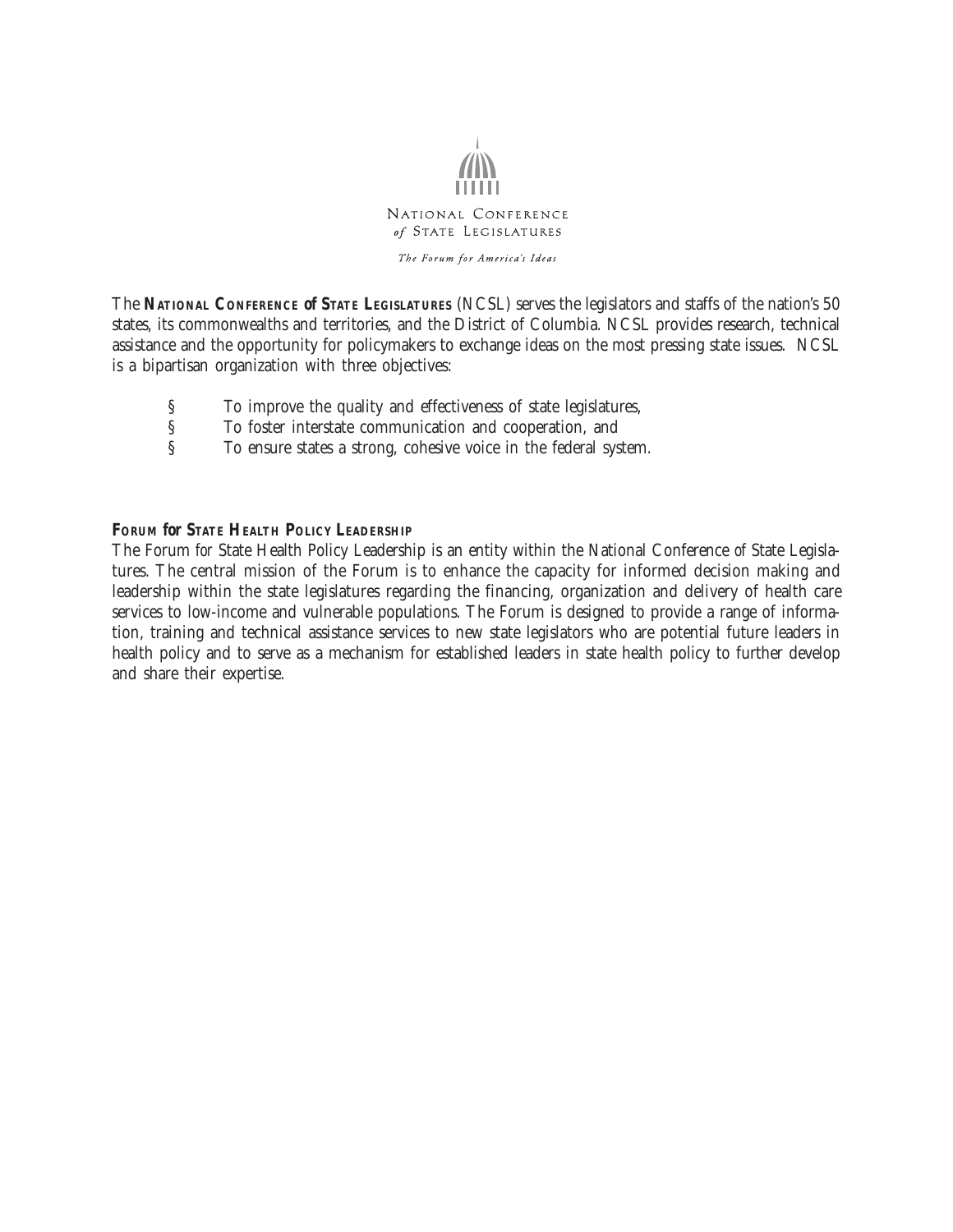### **Executive Summary**

The National Conference of State Legislatures contracted with The Robert Wood Johnson Foundation (RWJF) in January 2002 to conduct a study of policy barriers to access to oral health care for low-income people and opportunities for the Foundation to address them. Over an eight month period, NCSL gathered and analyzed information, hosted meetings of national and state experts, and conducted site visits to five states (herein labeled States A through E). The site visits offer a rich portrait of the struggle to improve access in states and communities through conversations with nearly 75 people on all sides of the issue. Definite themes emerged from the site visits and the meetings about barriers that lead to three sets of opportunities for intervention by RWJF.

NCSL has documented multiple policy barriers to access to oral health services that are described in detail under the following sections:

 Supply, distribution and practice patterns of dentists Federal and state policy and programmatic barriers Dental education Research issues Leadership Advocacy, and Public education.

In general, it is much easier for people to identify and describe barriers and harder to generate creative solutions. Those who work on oral health issues seem very much "mired in the present" and are not thinking about bold new solutions. There were a number of things people interviewed for the study did *not* mention or request that seem like glaring omissions, such as foundation support to:

Increase the supply of dentists

 Develop a new mid-level practitioner similar to a nurse practitioner or physician's assistant Explore the use of expanded function dental auxiliaries

 Research and report on scope of practice and supervision requirements for dental hygienists and dental assistants

 Research state dental practice acts for restrictions they impose on medical providers delivering dental screening and fluoride treatments, and for the impact of the corporate practice of dentistry Improve advocacy efforts on behalf of water fluoridation

 Research and write about dental economics and how they differ from medical economics Educate governors or governors' health staff on oral health

Engage in leadership development among dental associations or dentists.

The three areas where RWJF investment would be most useful to breaking down policy barriers so states can move forward more forcefully to solve their access problems are:

#### *Defining the Policy Problem*

There is much disagreement in states about the nature and dimensions of the oral health access problem. States that have not moved forward need consensus-building activities such as oral health policy academies, task forces and commissions in order to develop a unified vision of the problem at hand. They also need help educating the media and working with the media to raise the visibility of oral health issues, and a broad public education effort aimed at the general public and high-risk groups such as immigrants, Medicaid and SCHIP recipients, low-income mothers and grandparents.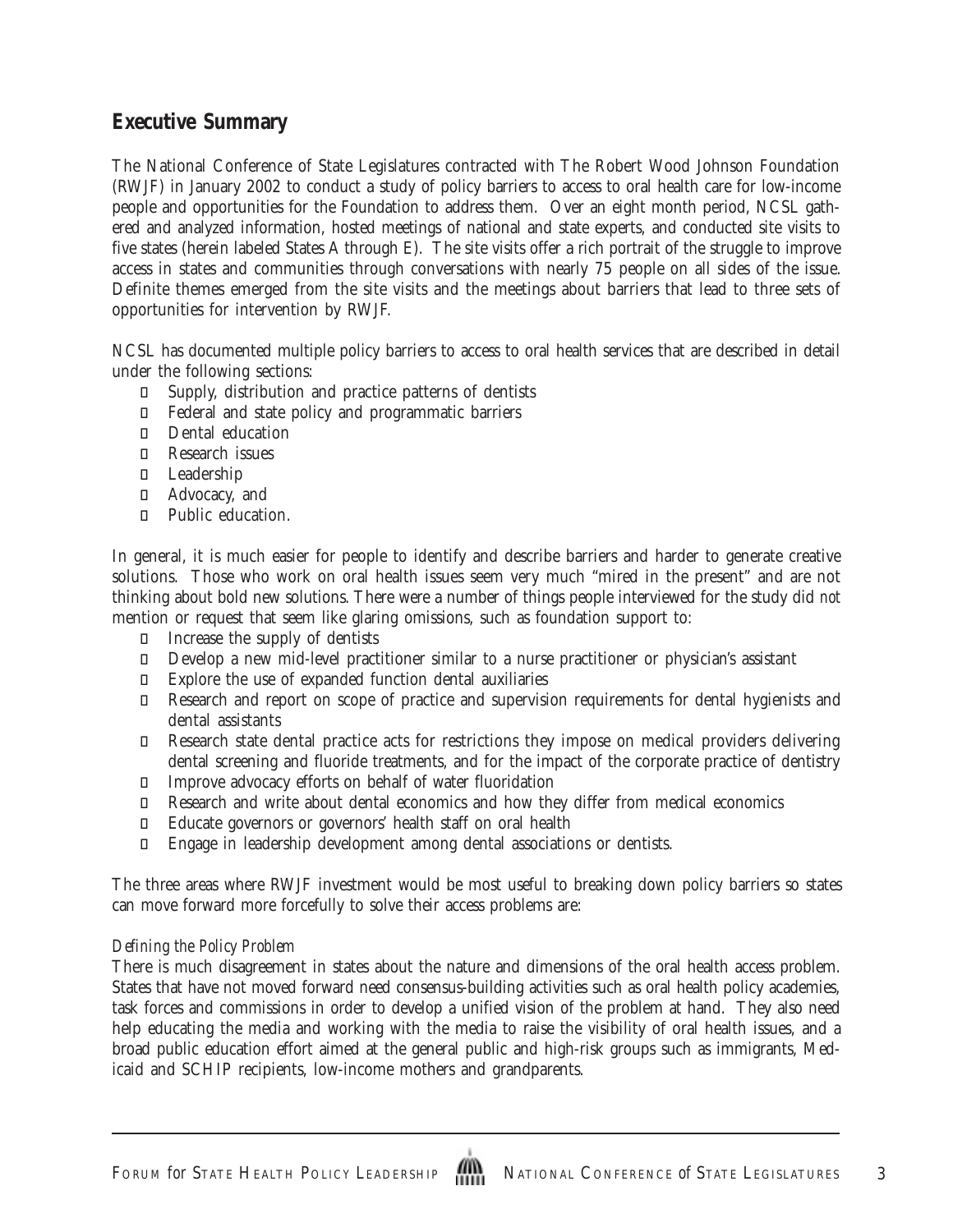#### *Developing Policy Solutions*

Assuming that a common definition of the problem has been accepted, states lack realistic and achievable policy solutions. There are also big holes in the picture; information is not shared for political reasons, not available or not given to people who could use it to make a difference. States need the sort of information that has been available in great quantities to spur the debate over health care reform: policy analyses, program evaluations, cost-benefit analyses, reports on best practices, and surveys to gather state-specific and local information. In particular, they need policy work that can explore alternative practice and service delivery models, new providers and any new ideas that would help open up the dialogue into new ways to solve problems in oral health. This work needs to be coupled with a broad dissemination effort to people in all areas of the policy process.

#### *Build Political Support*

Oral health is a low priority for policymakers, most state health officials, advocacy groups and much of the general public. There are very few groups other than state dental and hygiene associations that work with the legislature on an oral health agenda, and they do not move forward together in any sustained fashion. Coalitions on oral health are either absent, missing members from key constituencies, weak, or poorlyfunded and managed. Coalitions need training and tools to generate support for change in oral health policy. Even more serious, there is a dearth of consistent, strong leadership on oral health issues in legislatures and state agencies. There is a need for leadership development among legislators, education for legislative staff and support for state dental directors.

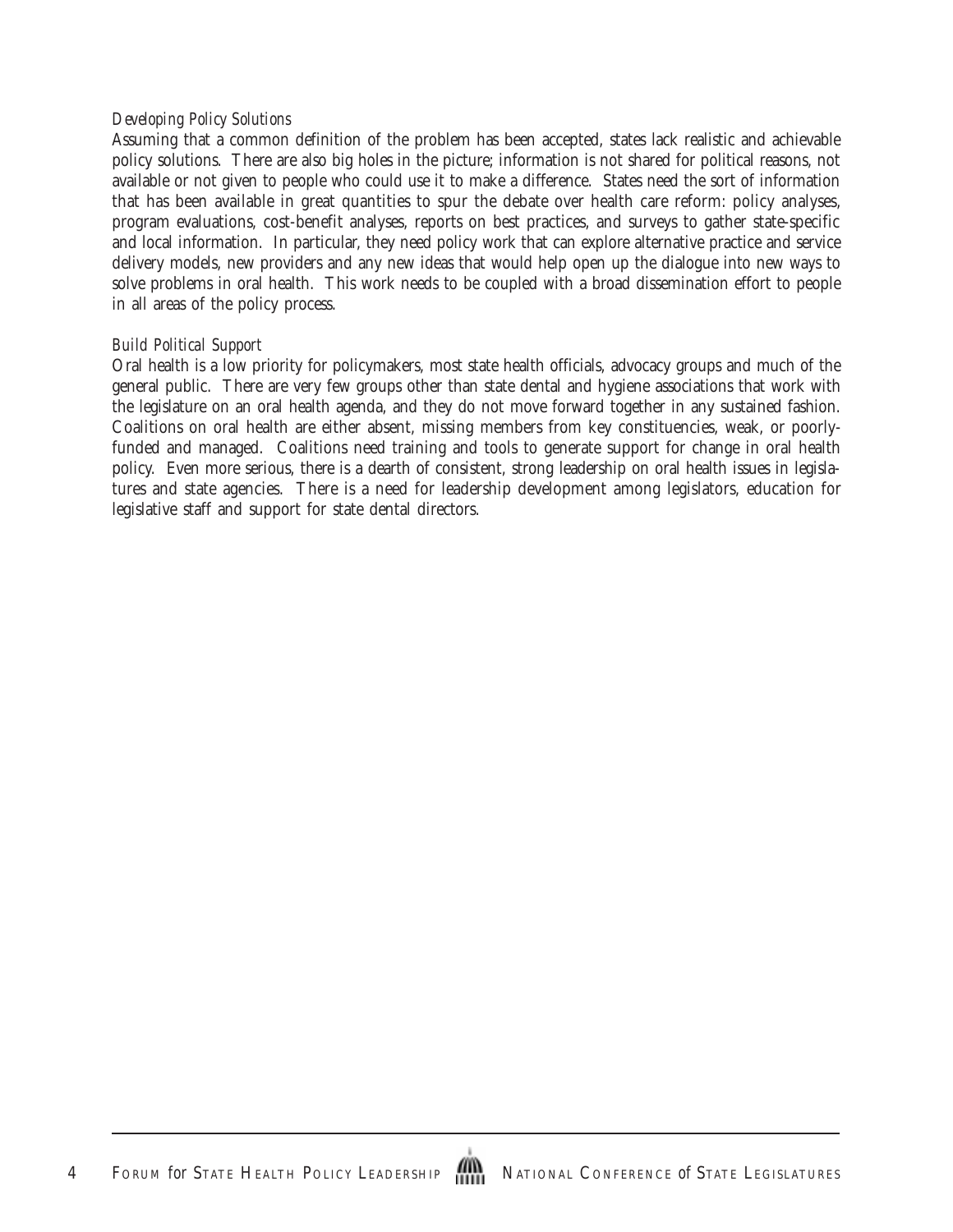# **I. Supply, Distribution and Practice Patterns of Dentists**

### **Barriers: Supply, Distribution and Practice Patterns of Dentists**

#### *Too Few Dentists or Just Enough?*

One clear problem in states is the wide disparity of opinions about whether or not there is a **shortage of dentists** in their states. Most people, particularly those who work for state Medicaid agencies or health departments, safety net clinics or advocacy groups, feel that there is clearly a shortage of dentists in their state. Dental association officers and staff in the states we visited, on the other hand, generally say there is no shortage of dentists, although they are willing to admit there is a geographic maldistribution. State B's dental association president said "if there was valid scientific evidence of a shortage, we would support more students in existing dental schools, but no new schools." (The declining number of students admitted to dental school is further discussed in the "Dental Education" section.) In every state visited, people from all sides of the issue cited a **maldistribution of dentists**, with too few in rural, frontier, border and urban underserved areas to see patients regardless of income. State C has 25 counties without a dentist and State A has 3 counties with no dentists and 15 with fewer than five. About one-fifth of State E's counties do not have a dentist. It is particularly difficult to get specialty care in rural areas. There is also a tremendous problem attracting dentists to serve Native Americans on reservations.

According to states, any shortage that does exist is likely to be exacerbated in the coming years by the **aging of the dental workforce**. For example, 40% of State E's dentists will be retiring in the next ten years. This issue isn't uniformly understood by people within states as not every state collects this information and the dental associations, which receive the results of the annual American Dental Association surveys, don't generally release or share the information. State regulatory boards also may have the information but don't analyze or release it.

#### *Enough Dentists for Whom?*

Most people agree that there is a **shortage of those who are willing to treat low-income clients**, particularly those insured by Medicaid. Some dentists in State D resigned from the Blue Cross Blue Shield network rather than agree to take low-income patients paid for by a foundation's program. Part of the problem is that most dental practices are already full with patients who pay in cash or have private dental insurance so inadequate capacity exists to care for low-income patients. The president of one state dental association said "dentists don't feel like they need to see more patients" when asked if expanded function dental auxiliaries would be helpful to solve access problems. Another barrier is dentists' preconceived notions of what Medicaid patients are like. There is a **stigma** associated with this population and an assumption often borne out—that there will be a high no-show rate. A number of people noted that dentists would rather donate care at a clinic than have "them" in their waiting rooms.

In every state, people said there are very few dentists who are **willing and able to treat children or adults with special health care needs.** Many dentists are taught in dental school to refer disabled patients and young children elsewhere, so they lack the training and comfort level to treat them. In State C, there is a three-week wait for oral health services for children with special health care needs. In State A, many families must drive long distances to the dental school so they delay care until the need is critical because access is so difficult. In State D, a few disabled patients can receive care at a city hospital through the WICHE program (multi-state exchange program that provides slots in professional schools for state residents from states without schools). A fiscal analyst at the legislature said "it would take four years for them to serve the whole disabled population with one dental visit."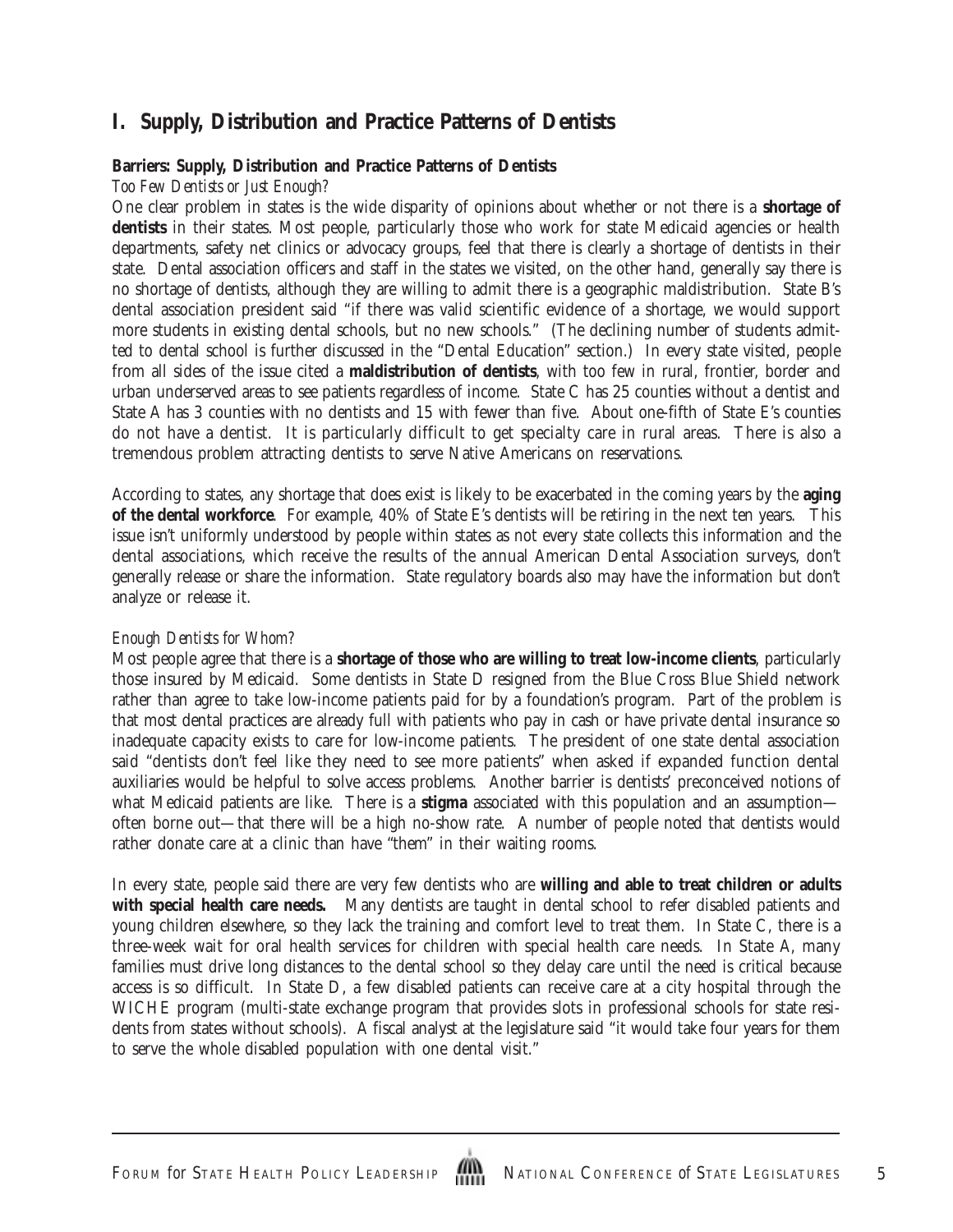#### *Protecting a Cottage Industry*

Another set of barriers is the way dental practices are organized. Dentists by and large are in **solo practices**. A large percentage don't accept any insurance, let alone Medicaid, on philosophical or practical grounds, and ask patients with insurance to pay in full and seek reimbursement on their own. A dental educator in State B said, "in continuing education 'management' classes, dentists are taught not to accept insurance." Many states have a **ban on the corporate practice of dentistry** in their dental practice act, which prevents dentists from working for any entity other than another dentist. This has been used to prevent the development of dental managed care and preserve the solo practice model. A state dental association president explained that in his view "the ban on corporate practice is because of quality of care. (Corporate practices) are mega-practices that operate faceless practices that aren't patient-oriented. (There is a lack of trust between dentist and patient so) patients don't know if care is really needed." This provision also erects a legal barrier to the development of public health dental clinics or the addition of dental components to community health centers unless exceptions are written into law or regulations. State B experienced this problem and had to get an amendment in the law during the 1999 legislative session to allow them to hire rather than contract with dentists. One health center official said "dentists don't want to care for poor people but they don't want us to either." State A also has a ban on the corporate practice of dentistry and allows exceptions only for unlicensed or foreign dentists, who can be employed by public health clinics or nonprofits to provide indigent care under the supervision of a licensed State A dentist.

#### *Simmering Resentments Toward Dentists and Organized Dentistry*

One consistent finding was that there is a steady undercurrent of **negative feelings about dentists** among many of the people interviewed such as employers, purchasers of dental services, policy makers, state officials, community program directors, educators and regulators. This is important to describe so it can be factored into potential solutions. People in each state made some potentially offensive and controversial comments about typical personality types of dentists: they are difficult to work with, extremely independent, resistant to change, and don't partner well with other professionals. Some of the same personal characteristics that make dentists capable of performing high-risk tasks that require extreme precision with little or no room for error may be what makes them difficult. In State A, one state official said: "Dentists are perfectionists, anal retentive. They are very high maintenance. Dentists are never really happy." In State D another state official said: "They're not willing to negotiate. I'm not as frustrated with them now, but I still think they could give a little bit more."

**Few people understand the economics of dental practice** that give rise to many of these complaints. Some people express resentment that dentists behave more like business owners than health care providers and should have more concern about needy individuals and the health of the public. There are legislators and state officials who view dentists as uncooperative, greedy and lacking in empathy. A State E official said, "Once a dentist has established a practice, they feel no obligation to the community." While there were differences between comments about organized dentistry and individual dentists, there were negative feelings and experiences expressed about both by a broad range of people interviewed.

#### *Not Enough Clinics*

In each state visited, people spoke of an **inadequate public health infrastructure** or safety net for dental care. The few community health centers that have dental clinics and the publicly or privately funded dental clinics are overwhelmed. According to the State C community health association, the pent-up demand is such that "whenever they open a dental site, the waiting list explodes" at *all* dental clinics in the state, after media report on low-cost dental services. However, State E's Medicaid director also cautions that support for safety net dental services should not "let dentists off the hook" for providing care. He sees the safety net as a backup rather than a primary source of care. In State A, the dental director estimated that maybe 3% of the dental care in the state is provided with public funding through their 67 county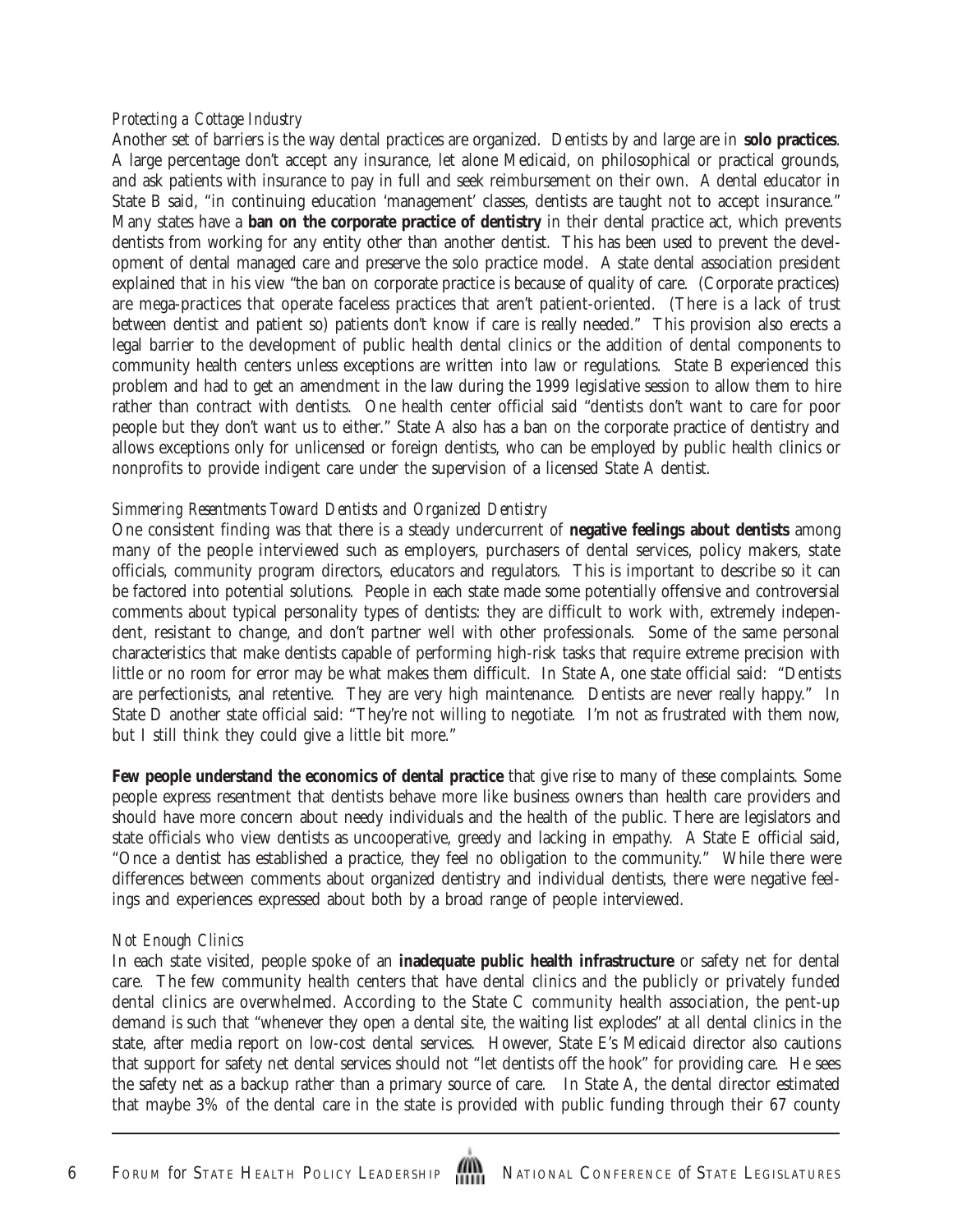health departments. The rest comes from private dentists. State E has only one community health center and it can't keep up with demand for dental care. In the absence of sufficient public clinics, many people without insurance or a usual source of care go to the emergency room. A foundation-supported project in one part of State E found 800-900 emergency room visits each year for dental problems; 47% of those were for Medicaid-eligible patients.

Part of the problem is the extreme **difficulty in recruiting dentists to work in safety net settings**. The State C community health association says they currently have 15 openings for dentists at their clinics and two clinics staffed only by hygienists. Hygienists are not sufficient because "in community health centers, 20% is preventive and 80% is restorative. New patients are often a heavy investment in time and resources." The dentists and hygienists who staff those clinics are personally and professionally challenged and need networking and support because of the high, unrelenting demands of the workload and the difficulties in caring for the population. Clinicians say that their patients have a high level of need and sometimes don't follow up or complete their care, leading to a lot of frustration and worry among their caregivers.

#### *Other Dental Providers*

In some states and in areas within states, there is a **shortage of hygienists, dental assistants and dental lab technicians**, although this comment cropped up less frequently than the similar comment about dentists. Since most dental hygienists don't work full-time, it is harder to interpret the numbers on supply. In at least one state, a university official said, "organized hygienists are the same as dentists in not acknowledging there is a shortage." Another factor that was not often discussed is that it's difficult to get dental hygienists to volunteer. Most hygienists are women who balance work and family obligations.

In State C, a community health center official bemoans the fact that opportunities for screening are being missed and wants to reach out to non-dentists. She noted that "pediatricians see children up to 15 times before age 3" and could provide dental screening. Whereas, "in our state, we have only 65 pediatric dentists and even they don't want to see children before 3 years."

### **Opportunities for Intervention: Supply, Distribution and Practice Patterns of Dentists**

 To increase the number of providers willing to serve Medicaid patients, state and local officials all expressed a need for **help in expanding the safety net** for oral health services and recruiting fulltime public health dentists.

 There is a need for **funding to purchase equipment** for offices or for outfitting mobile vans; one state suggested that matching funds be made available for this purpose. In State E, the Medicaid director wants funds to provide no-interest or low-interest loans to cover the capital costs of expansion for public health dental sites. State B community health centers need funds for capital expansions in underserved areas, but an even greater need is for funds to operate new clinics until they can become self-sustaining.

 There were also a few requests for **assistance in expanding school-based dental services** for children One person requested **placing a dental chair in a public hospital** if another setting is not available. It is clear that dentists prefer treating low-income patients in a setting other than their offices. For services outside the clinic or hospital setting, some communities, particularly in State D, want **help in coordinating volunteer dentists** to see low-income patients. There is also need for **dentists to supervise hygienists** (at whatever level is required by the state) who volunteer to provide screening and hygiene services in schools and other sites in low-income areas.

 In a comment related to dentists' attitudes, an administrator of the State C dental board said "a **class by Ms. Manners**" would be very useful for dentists.

Only one person, an insurance company foundation executive, expressed the desire to have funds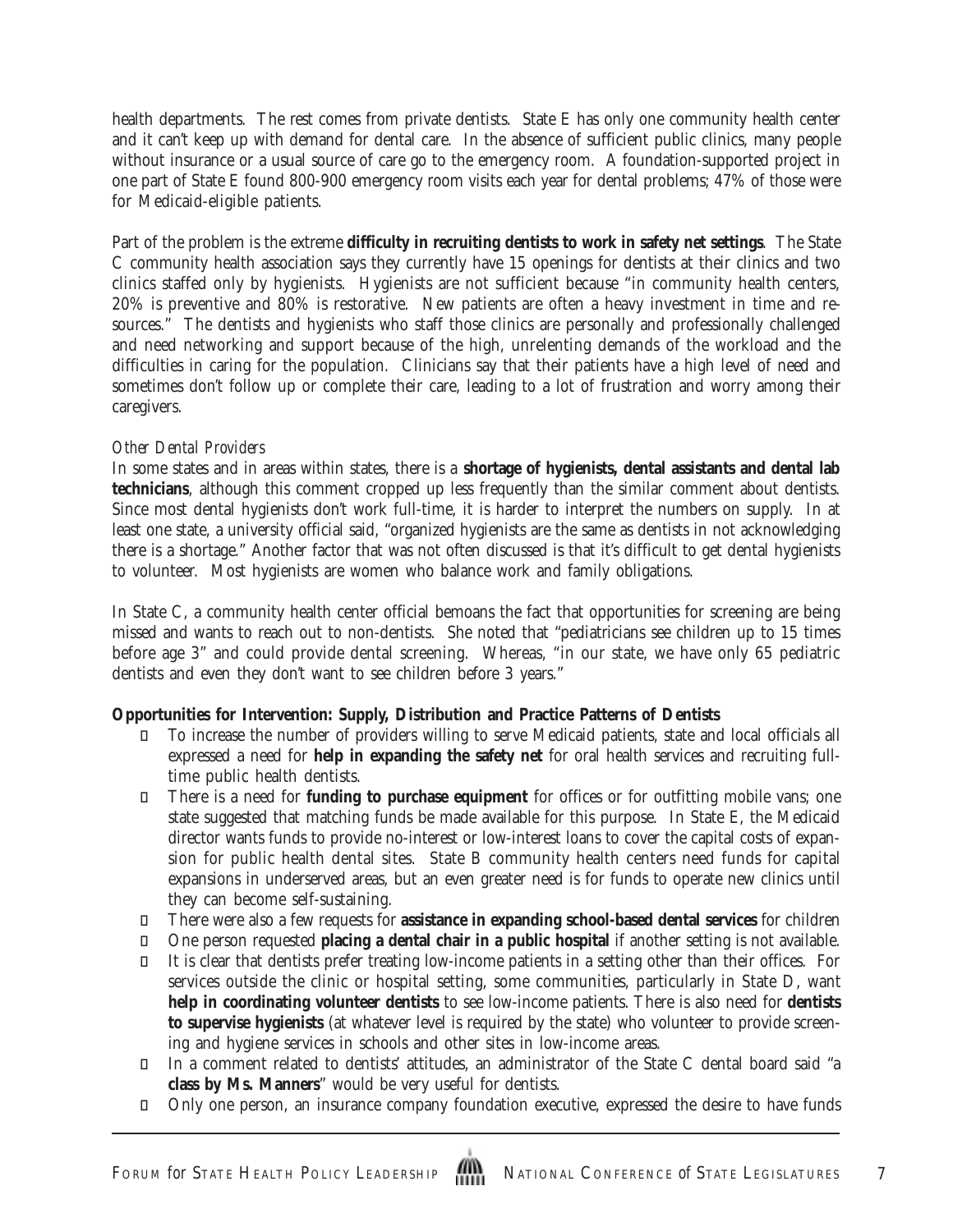to investigate training of **a new type of mid-level dental provider**, similar to a nurse practitioner or a physician assistant.

 The State C community health association wants help developing a **program to train pediatricians to do screening for oral health problems** in the 0 to 3 population and work with dentists to solve them. Similarly, an official at the dental school at a public university in State B wants funds to provide **training for physicians, nurse practitioners and physician assistants in oral health** screenings and application of fluoride varnishes.

 An advocate in State A suggested that a "medical home" model similar to the one the American Academy of Pediatrics developed for children would be helpful to link children and families with a dentist or clinic and to **link together medical and dental care**.

 Two dental schools expressed a desire for **looser licensing requirements** to allow foreign-trained dentists to pass exams and establish a practice or teach.

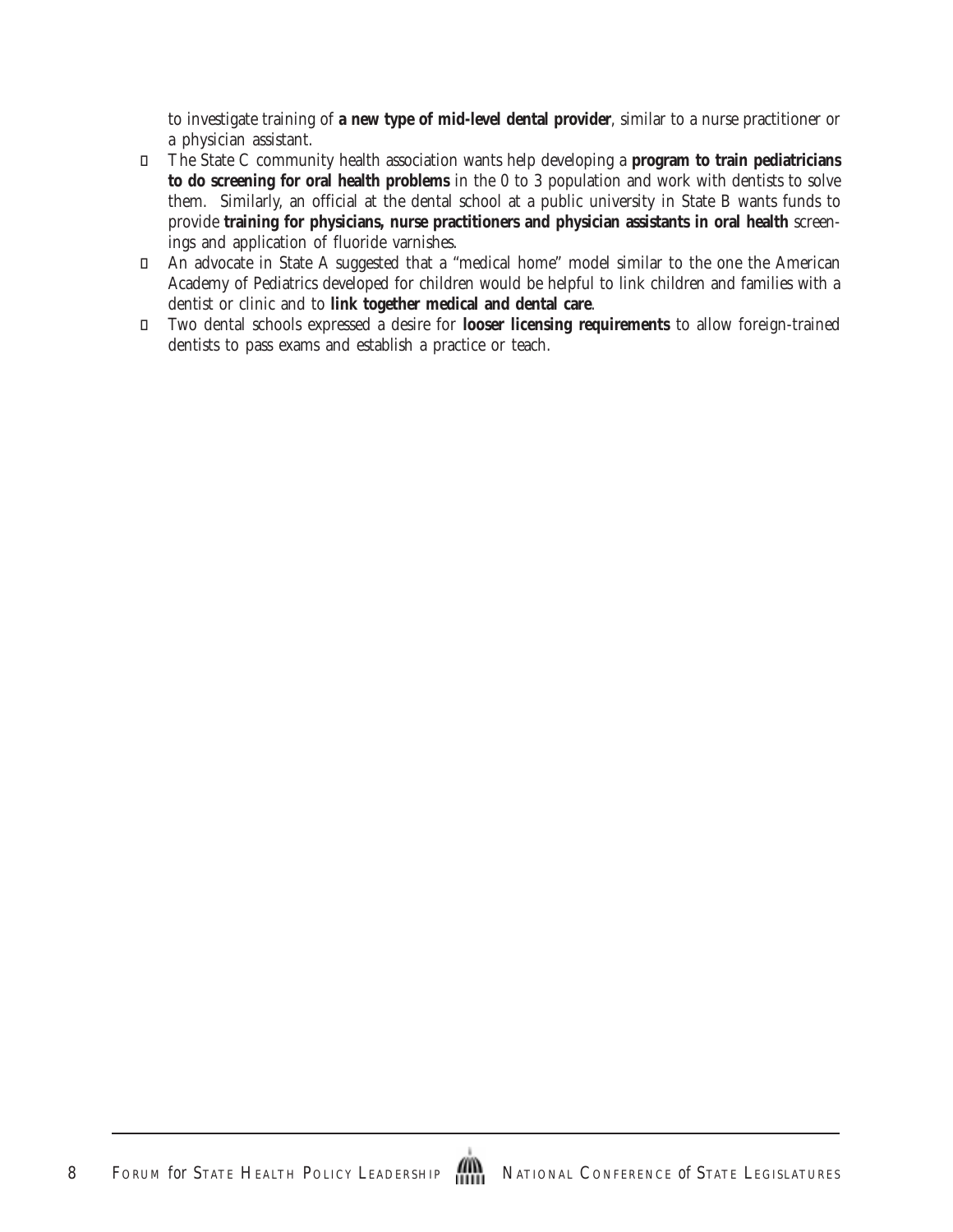# **II. Federal and State Policy and Programmatic Issues**

#### **Barriers: Federal and State Policy and Programmatic Issues** *Federal Policy Barriers*

A number of people, particularly state officials, pointed to obstacles to access created by the federal design of Medicaid and SCHIP. For example, the optional nature of adult dental services in Medicaid and children's dental services in SCHIP undercuts the importance of dental care and makes it among the first targets for Medicaid or SCHIP cutbacks. Also, since SCHIP is not an entitlement, benefits can be capped. Low dollar caps (\$500 in State C and \$300 in State B) mean children with severe oral health needs don't have "meaningful" coverage and need to pay high out-of-pocket costs for care, seek a source of charity care or go without care over the cap. The federal law prohibiting enrolling children with health insurance in SCHIP has created access problems for children with health insurance but no dental coverage. State D expressed interest in creating a dental-only wrap-around plan for these kids if the law was changed to permit it. Also, many low-income people who need care but are unable to pay for it are not eligible for Medicaid. Safety net providers—already stretched treating Medicaid patients—treat these patients without reimbursement.

Another problem relating to federal law mentioned by several states is that the Federal Tort Claims Act which protects most employees in community health centers from malpractice claims—does not extend to dentists. Some states have all but discarded certain options to increase the number of providers, such as employing volunteer or retired dentists in a clinic, because of the prohibitive cost of providing malpractice insurance for them.

#### *Reimbursement Rates*

Certain state policies adversely affect dentists' willingness to serve low-income populations (Medicaid, SCHIP, and uninsured). Dental associations in every state claimed that **reimbursement is too low**, although at least one dental association president noted that reimbursement has improved in the last several years, and States B and C raised reimbursement rates during the last legislative session. For the most part, the dental association message hits home with legislators and staff. A senator in State E remarked that "most procedures pay below cost." While this is true for the adult population, rates for children are actually in the 80-90<sup>th</sup> percentile—certainly not below cost—and Medicaid rates in some parts of the state are above private-pay rates. The State C dental association went so far as to say that inadequate rates result in "MASH dentistry" and a "double standard of care" with some profiteering dentists setting up Medicaidonly clinics and performing "factory dentistry." The representative went on to add that the "crisis in access would go away if dentists were paid at the 75<sup>th</sup> percentile." Some people suggested that the methods states use to calculate reimbursement are outdated and inadequate. (To this end, the Milbank Memorial Fund has developed an alternative reimbursement model using interactive actuarial software.)

Barriers to access also result when **some procedures or services receive no reimbursement**. For example, coordination between physicians and dentists is rarely funded, though some see the need for it. State C's SCHIP director believes that "whenever kids interact with the health care system, primary care providers should refer and link them to needed oral health services. Any case management or follow-up should include oral health." However, this type of coordination is rarely funded. Also, states rarely provide extra reimbursement for the elderly or people with disabilities, as State E does, though it is more difficult and time-consuming to treat these patients than to treat children.

#### *Administrative Barriers and Patient Compliance*

Other factors that make dentists unwilling to serve low-income patients are continuing **administrative hassles**, although some states have instituted electronic billing, begun using ADA billing codes and claim forms, and reduced or eliminated prior authorization requirements. State E's dental association remarked that the time required to receive payment has doubled to 6-9 weeks in 2002 for an unknown reason.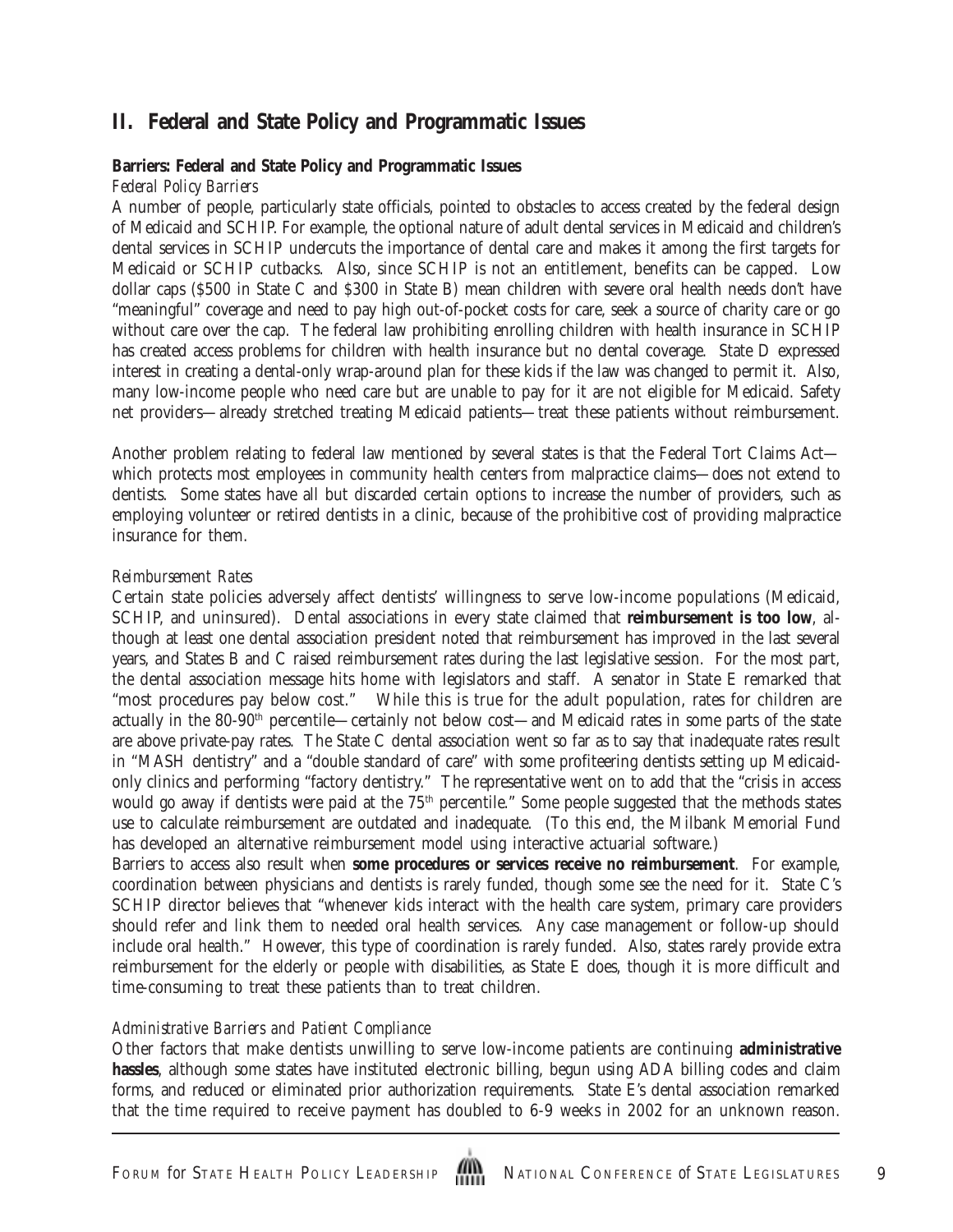**Failure to keep appointments** is another factor that limits dentists' willingness to serve low-income patients. State officials agree with dentists that no-shows are problematic but have made little headway in addressing the problem. There are long waiting lists in both public and private care settings.

#### *Limited Public Employee Benefits*

Many feel that oral health is systematically undervalued. The low valuation of dental care is also reflected in the **uneven benefit packages for state employees**: dental benefits are not subsidized for State E's employees and dependents or most State A workers. If benefits are offered, the reimbursement levels are often low. Roughly 60% of full-time public employees have dental insurance, but the services covered, copayments, deductibles and dollar caps vary.

#### *Fluoridation*

Although each state we visited has some funds for them, **programs to fluoridate water systems are generally small and on the defensive**. During the last legislative session, State B cut its fluoridation budget by 80% to help offset a small part of the cost of the Medicaid reimbursement rate increase. The state dental director said the current state health commissioner does not believe fluoride is beneficial and has fears about its safety. Also in State B, one of the largest cities in the country without fluoride voted a few years ago to fluoridate after years of contentious debate and an enormous community coalition effort but has yet to implement it. In State D, legislative leaders had been working at the local and state levels to get communities funds to fluoridate water, but county boards voted it down for several years. A grassroots effort in State D won a referendum approving fluoridation in three cities last year, although implementing it has been stalled by court challenges and efforts among some smaller communities to opt out of the water system.

### *Scope of Practice and Supervision Battles*

Persistent opposition by state dental associations to the attempts by dental hygienists to expand their **scope of practice and loosen supervision requirements** was mentioned in every state we visited. One community health center official said: "Dentists are the most territorial mammals on the face of the earth, except maybe dogs." This struggle is similar to others between professionals, such as physicians and nursing groups. These are very difficult issues for legislatures because they pit important groups against each other, involve complex technical issues unique to each profession and have the potential to hurt or help the public. Hygienists are trained to provide various preventive and "triage" services but are often prevented from doing so under state practice acts. Hygienists feel they can remedy access problems by going directly to underserved populations (thus removing transportation and outreach barriers and solving the no-show problem). In their own defense, dental associations disagree that changes in scope of practice or supervision are needed to improve access, arguing that most low-income patients need restorative care which can only be performed by a dentist.

In the states we visited, organized dentistry has consistently opposed hygienists' attempts to practice to the full extent of their training under any level of supervision and opposed attempts to perform services off-site that they can do under a dentist's supervision. There seem to be **big disparities in practice acts governing hygienists and assistants** between and within states. In State A, hygienists need direct supervision to apply sealants, while in other states, sealants can be applied by dental assistants. In State E, hygienists can perform a full range of services on reservations, but not in private dental offices a few miles away. In State C, hygienists can get their own Medicaid provider numbers and set up independent practices. However, the dental practice act in State C will be reauthorized next year and most people expect that independent practice and the ability to get separate Medicaid provider numbers will be challenged by the dental association.

There were several comments from hygienists, advocates and educators about the suspected presence of sexism and a "good ol' boys network," in keeping dental hygienists from expanding their scope of practice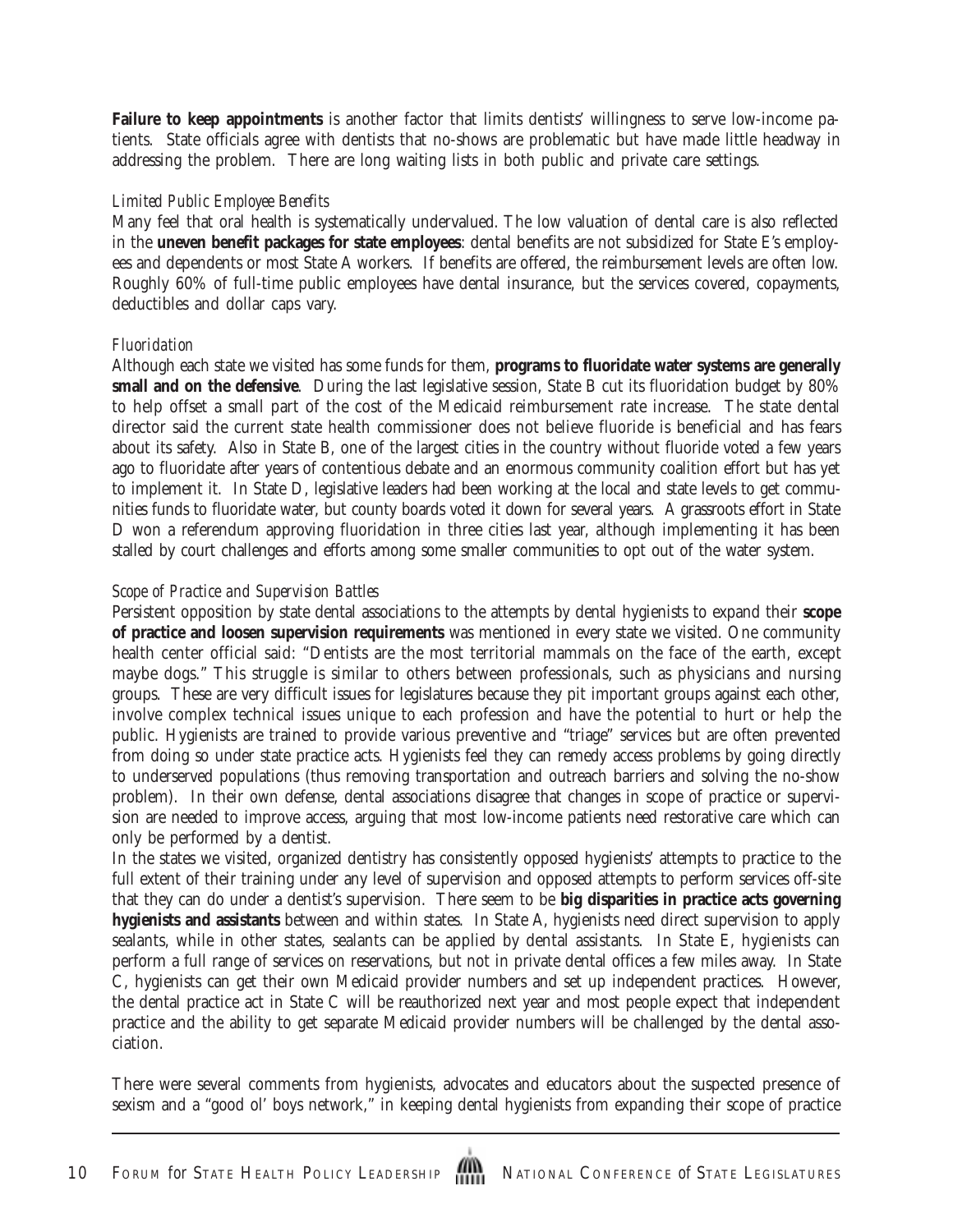or practicing more independently, since the great majority of dentists are men and hygienists are mostly women. A dental educator in State B said the newly enacted program that will allow dentists to provide clinical training to prospective hygienists is "a slap in the face of the hygiene profession and to women." There are also differences in practice between dentists and hygienists that deteriorate their working relationship and reduce mutual respect. For example, dentists believe in applying sealants only to healthy teeth, while hygienists in two states said they have been taught that sealing a decayed tooth prevents further decay and still allows a dentist to restore it.

#### *State Fiscal Woes*

All of these factors are overlaid by the fact that **states are facing budget crises**. New state-only initiatives regarding dental health—which many policymakers fail to recognize as an important health concern—are unlikely to be funded. The goal of most state officials is simply preservation of programs, rather than expansion. (In fact, since the beginning of this project eight states have cut back on or eliminated adult dental benefits in Medicaid and four more considered doing so.) Hiring freezes in at least two states we visited (States A and E) mean that open oral health positions cannot be filled. In the case of State E, the hiring freeze has blocked state agency officials from hiring a needed data analyst to complete an evaluation of a case management program, despite CDC funding for the position. (They will attempt to contract with someone for the life of the CDC grant to circumvent the freeze.)

#### **Opportunities for Intervention: Federal and State Policy Issues**

 A number of states said they needed **funds to make existing programs, such as Medicaid or SCHIP, work better**. State funds to maintain oral health program staff are insufficient. State agencies said they needed funds to **increase reimbursement rates** under Medicaid and SCHIP because revenues are too scarce and, in some cases, rates are so low that increases to a realistic level are simply unaffordable. Another state suggested that funds to provide **incentives for dentists who treat disabled** and low-income, high-need patients would be helpful. State A's dental association wants a small grant to conduct **outreach to dentists** to become Medicaid providers. An advocate for special needs kids in State A wants the state to establish a **referral hotline** that would provide information about which dentists are accepting new Medicaid patients.

 **Fluoridation** was a topic on many wish lists. Several states said they needed funds to expand fluoridation, specifically to buy equipment for communities to use to fluoridate their water supplies.

 There were a few ideas and requests for **assistance to change the current financing or delivery system** or experiment with new practice models. The State B dental director wants help establishing a non-entitlement dental care program for adults. Another state wanted seed money to establish or support "model practices" and demonstration programs to improve access. One state requested support for development of a dental HMO that uses evidence-based practices, focuses on prevention and evaluates outcomes.

 Finally, across the board, dental hygienists requested help in working to **loosen supervision and expand scope of practice** to the extent of their training so they can help improve access to care for low-income people.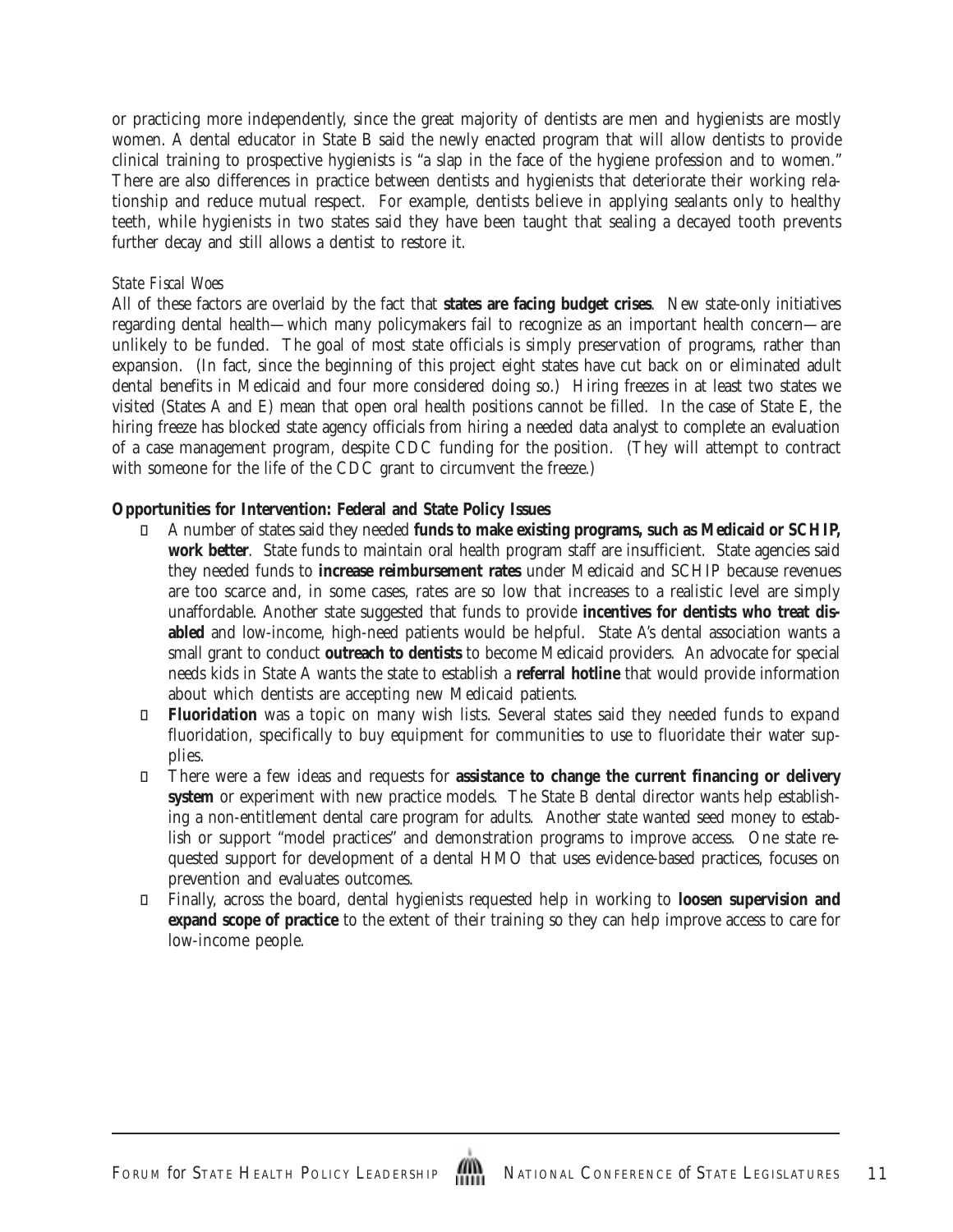### **III. Dental Education**

#### **Barriers: Dental Education**

Other than Public Health Service Act provisions and the National Health Service Corps, which both offer limited support for dental professionals, there is **little federal support for dental education**. Federal support ended in the late 1970s in response to concerns about a potential glut of dentists and some reported difficulties by new dentists seeking to establish a practice. Other than general support for public universities with dental schools, **state support is limited** to loan repayment or scholarship plans. Though such programs exist in statute, they may be poorly funded by states and limited in number. For example, there are only five slots in State B. The State E legislature specified population ranges for each of the three loan repayment slots created in 2000; only the slot in the most populous area has been filled.

Eighteen states (soon to be 16 with new schools in two states) have no dental school. States that solve that dilemma through cooperative arrangements such as WICHE have increased opportunities for their students to receive a dental education, but have no guarantees that they will return to their home state. A **shrinking number of dental school applicants** are competing for a shrinking number of dental school slots. Even if a school acknowledges a shortage of dentists and wish to increase the number of graduates, expansions in class size are limited by a **shortage of dental school professors**. Dental schools have trouble recruiting faculty because salaries are much lower than a dentist can make in private practice. Furthermore, some people, such as the dean of a dental school in State C, believe the **lack of diversity in the dental profession** is detrimental to care of the underserved. According to a state official in State E, young dentists view their profession "as a business, not healthcare." Other people raised questions about the lessons students learn in dental school; one state official heard anecdotally from students that their dental school blatantly advised them not to treat Medicaid patients.

#### **Opportunities for Intervention: Dental Education**

*In states with a dental school. . .*

 Non-profit providers need funds to **hire dentists to provide supervision** for dental graduates and dental students who are doing residencies and externships in sites that provide care to underserved patients.

 A related request was for **changing dental education** so that rotations through community clinics are a condition of graduation.

 Several state officials also wanted funds to **promote the dental profession** to high schools students, recruit dentists to the state (particularly to rural and underserved locations) and recruit "a different type of student" into dentistry (particularly nontraditional students, minorities, women and people interested in public service).

*In states without a dental school. . .*

 States without a dental school have different needs than states with dental schools. For example, State E needs **funds to provide placements** for second and third year dental students. (They don't have the clinic infrastructure to house visiting dental students or the funds to pay someone to supervise them.)

 States without a dental school need help **developing a satellite school** with a neighboring state's dental school.

 These states also want help in **designing incentives to ensure that state residents return** to the state after attending dental school elsewhere.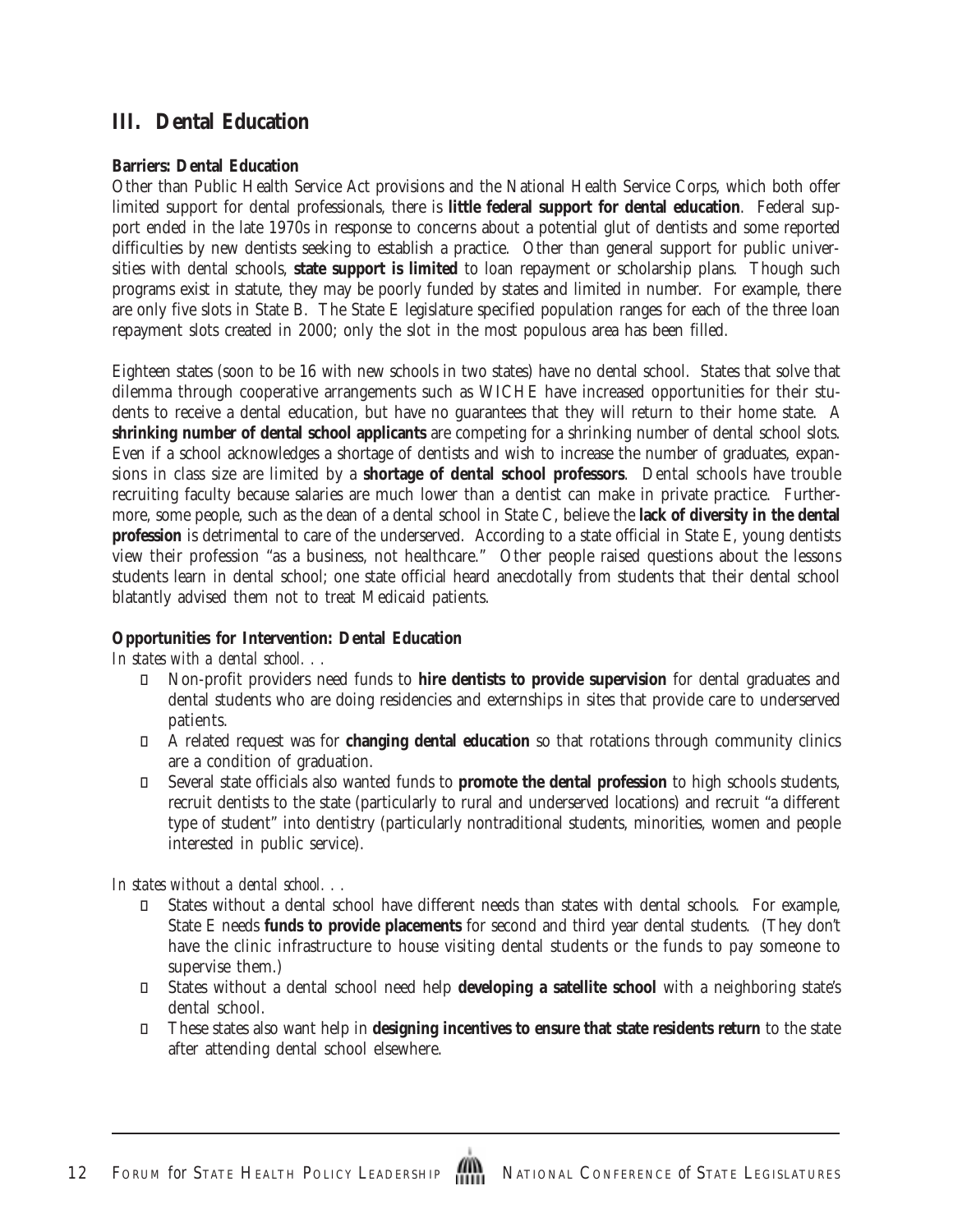### **IV. Research Issues**

#### **Barriers: Research Issues**

In every state, people expressed the need for more information to help them do their jobs or move the policy process forward. There were two general types of requests: one for more **data on the nature and extent of current access problems** and the second for **research, evaluation or policy analyses** on financing or program models to fix access problems. State A's Medicaid director said they "need information to support state efforts to invest in dental services. It is very difficult to generate support for dental services in this state." One legislative staffer said he needed much more information about the exact nature of the access problem, asking, "how much is due to factors specific to low-income people and how much is due to the Medicaid system?"

A number of states want more current and detailed information about the **prevalence of oral health problems and unmet need** among different populations, not only to spur policy and program development but to develop realistic cost projections of new dental benefits in Medicaid and SCHIP. State A is piecing together small amounts of money from several sources to do a surveillance project on Head Start students, 3<sup>rd</sup> and 9<sup>th</sup> graders. The State C SCHIP director wants to know what true need is for dental services among children in the SCHIP program (between 133% and 185% of the FPL) once previous pent-up demand has been satisfied so accurate cost projections can be made. The State B dental director wants to collect and analyze data on what happens to children who need more care than the SCHIP benefits provide (over the \$300 therapeutic cap), partly to spur changes in benefit design and partly to better assess the true costs of a comprehensive benefit.

A few states have studied, or wish to study, **how much Medicaid spends on emergency care** for dental pain and avoidable oral health problems that could be treated by a dentist. A related question was posed about the cost of hospital dental care for disabled patients for care that could be delivered in a dental office if qualified dentists were available. Another fact not available for states or localities is the number of school days missed by children due to oral health problems; this is seen to be key to spurring investment in oral health programs for children. A disability advocate in State B wants information about the impact of untreated dental problems and poor oral health on employability.

The questions on financing and program design either involve how to make the current system work better or ways to experiment with different models. A nagging question involves the need for research documenting the **impact of raising reimbursement rates**. According to the State A Medicaid staff, "legislative staff in State A believe that reimbursement rate increases are a waste of money because they don't increase dentists' participation." The State C Medicaid agency wants a detailed study to compare Medicaid and SCHIP oral health programs across states with respect to codes, reimbursement rates and administrative processes to help them better manage the program. Their second question involves how much of the capitated rate for dental should be spent on education of clients and their families about good oral health practices.

One person said, "new thinking is needed about **how to get dentists to see low-income patients**. Should it be a daily rate to see patients one day a week or one day a month?" Another asked, "what works to reach the low-income population who mostly don't get information through reading?" State E was in the midst of evaluating a case management program when the program director left her job and the project was left uncompleted. State A Medicaid would also like to test a prepaid dental plan for Medicaid beneficiaries on a voluntary basis in one county.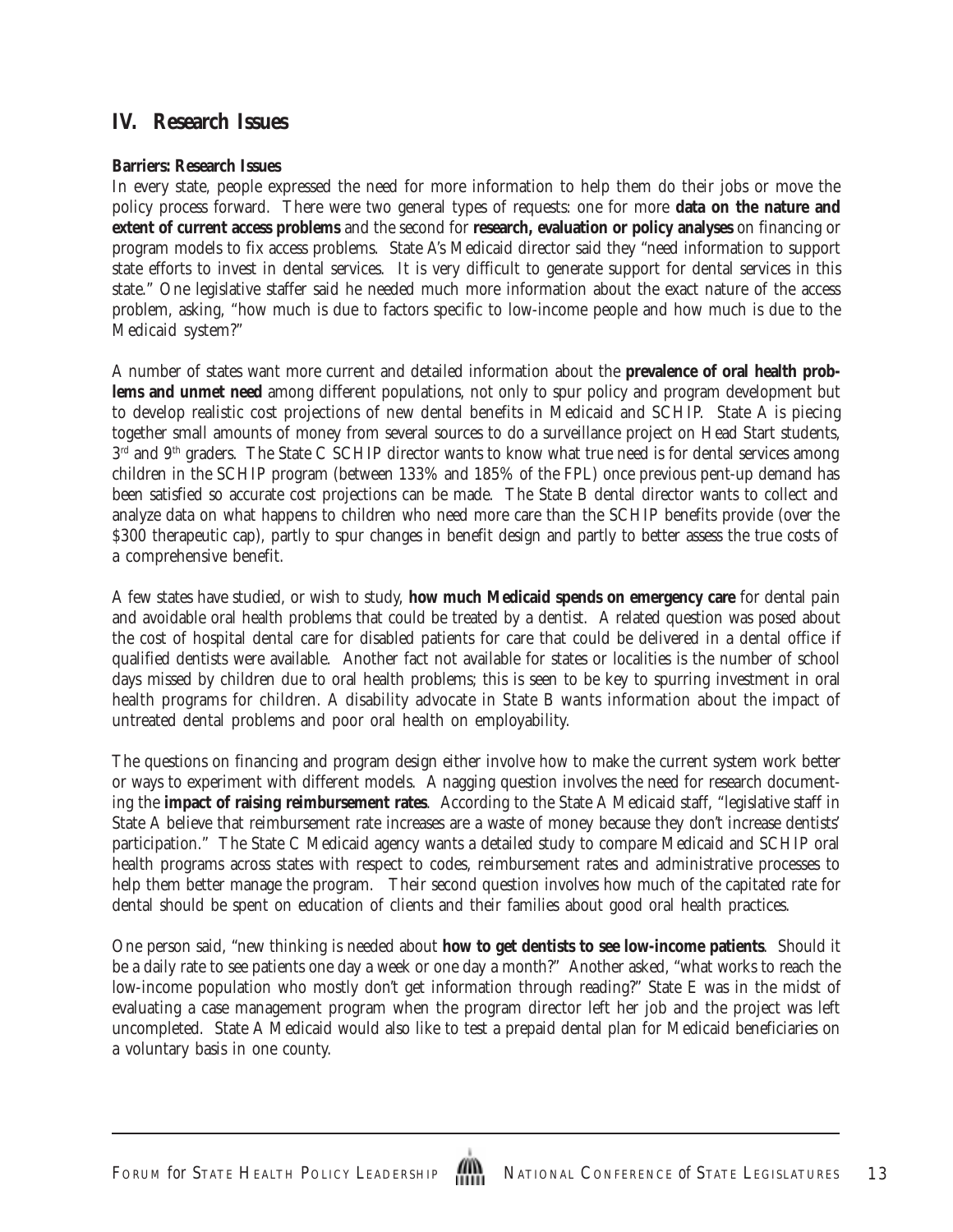#### **Opportunities for Intervention: Research Issues**

 In every state, someone asked for **state-specific data about unmet oral health needs** in specific populations, including surveillance data for children at specific grade levels.

 Advocates, legislators and legislative staff need **policy analyses** to review data in the context of specific interventions and explore the costs and benefits of each.

 Many states want funds for **demonstration or pilot projects** to help states show what works to fix system problems and funds to produce **objective evaluations** to document lessons learned.

 Descriptions of best practices and **dissemination of information about successful programs** are lacking and very much needed, as well as funds to replicate successful programs once they are identified.

 **Sharing information** that now exists—such as program evaluations of state programs or national data sets—is important but is not being done. Information to move policy forward has not been made available or is not known to most people working on these issues at the state level.

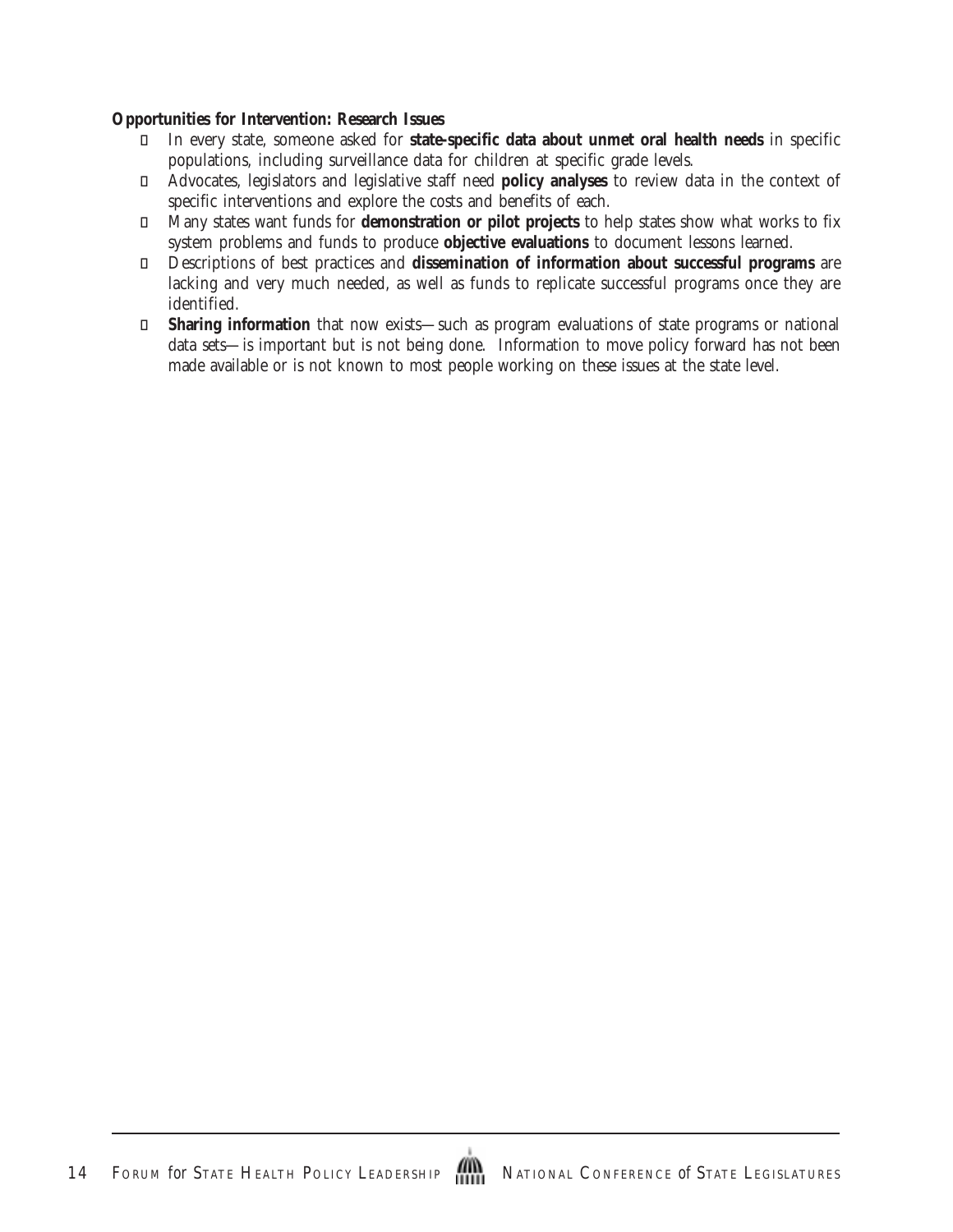### **V. Leadership**

#### **Barriers: Leadership**

A problem consistently mentioned across states is the **low level of education, awareness and interest among legislators** about oral health issues. Advocacy groups expressed a need to have legislative champions in each chamber of their legislature. In the states visited, State B is losing both of its champions this year to redistricting, State D is losing one of its two champions to retirement, and State A has no champions on health issues at all, let alone on dental. At least one legislator in State E considers herself a champion of dental health, but with a legislature that meets for only 80 days every two years, she finds it difficult to devote too much energy to one of many pressing issues. In State C, a legislative leader pushed to allow independent practice dental hygienists to bill Medicaid; that leader is now the governor, thwarting the hopes of the dental association to repeal that law. However, there doesn't appear to be a current legislative champion in State C. While advocates see legislative awareness and leadership as crucial, not all legislators agree they need much education. One legislator suggested that broad education efforts shouldn't be more elaborate than bullet-point notes on a single page. Since State E's legislative session is so short, her colleagues rely heavily on the relevant committee's assessment of a bill; therefore, she doesn't think broad education efforts in the legislature need "glossy paper" presentations.

**Education about the differences in the economics of dental versus medical practices** is clearly needed to lend a rational underpinning to debates about raising Medicaid and SCHIP reimbursement rates. In the absence of more education on these issues, there are common misperceptions among legislators that give rise to sentiments such as "dentists are rich people who don't need more money in reimbursement rates." One State D senator allegedly asked at a hearing: "Did you know dentists make more than physicians?" Education about the importance of oral health, the need among specific populations, and gaps in services are also important.

Another related issue is the need for **educating legislative staff** about oral health issues. They are the "detail" people who work on bill drafting, cost estimates, program analysis, committee hearings, and executive branch oversight. Staff are particularly important in the 11 states where term limits have taken effect (there are 6 more where they have been enacted but not implemented yet), and other states with high political turnover because they supply the institutional memory lacking in the new crop of legislators. The level of awareness and knowledge in the legislative staff interviewed for this project was spotty.

In addition to leadership in the legislature, a number of people said it is important to have a **full-time dental director** in each state department to provide leadership on oral health issues. In California, Maryland, Nevada, Rhode Island, West Virginia and Wyoming, there is a part-time dental director. In 41 states there is a full-time dental director. Currently, Washington, Oregon and Michigan have vacant dental director positions. The dental director is generally the advocate within state government, sometimes in conjunction with a dental analyst or director within the Medicaid agency, for funding for oral health programs. They make budget requests and other recommendations to health commissioners and Medicaid directors, who in turn make recommendations to health and human service secretaries and to governors.

Many public officials and dental professionals remarked that consumers and policymakers do not understand that oral health is a part of overall health. As a result, **oral health seems to be a low priority for some state health agency officials**. Without consistent strong leadership within health departments and Medicaid agencies it is difficult to get support for oral health programs. Dental directors in States A, B, and D said they did not get support from the health commissioner or governor in asking the legislature for funding for health programs. Strong leadership may have a cost, however. The State B dental director told us that his two predecessors had been fired for being too "activist" and that he had not been consulted by

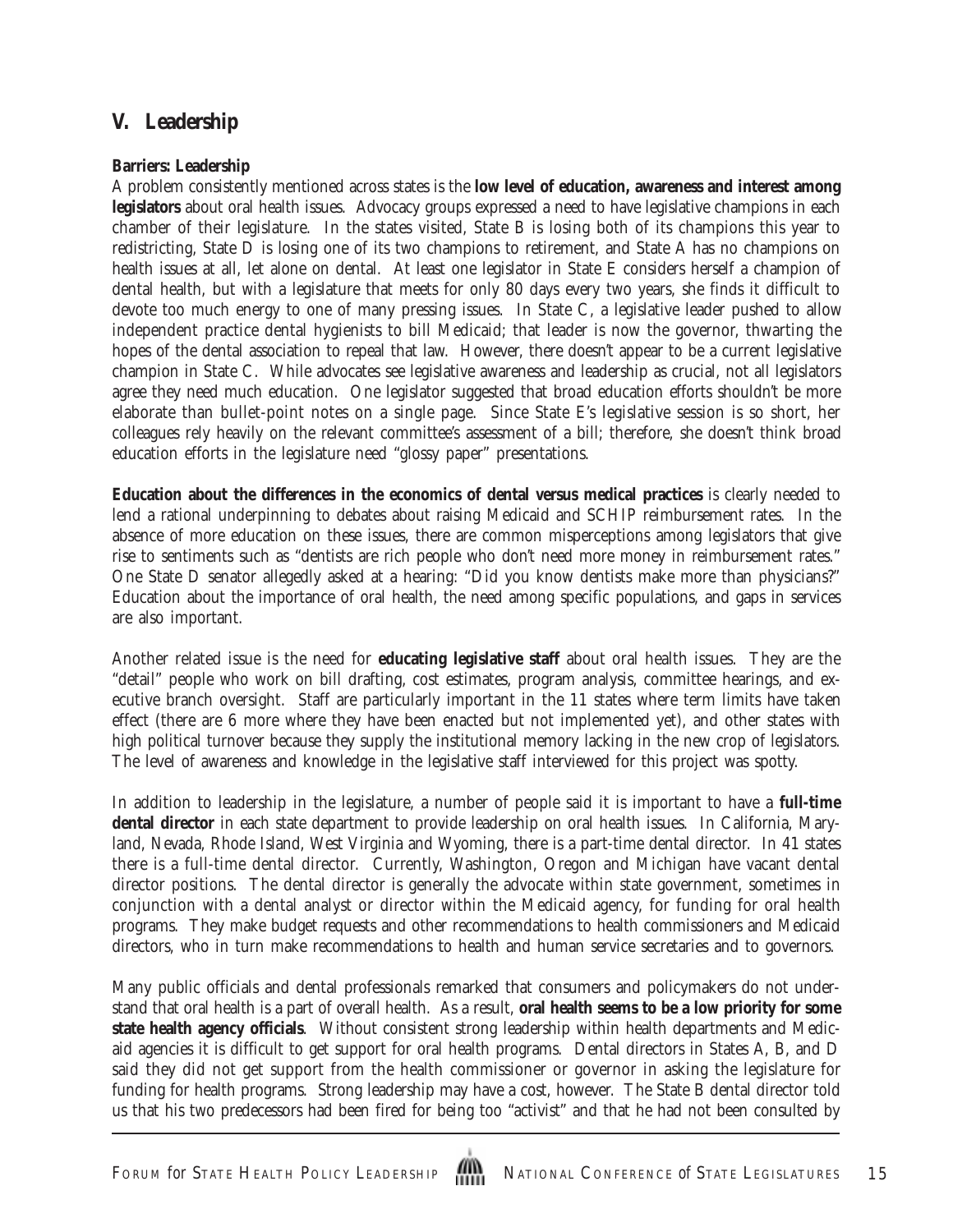the Department of Human Services (which runs Medicaid and SCHIP) about the planning or implementation of the dental benefit. Since oral health is a small percentage of overall spending in Medicaid and public health, it doesn't garner much attention in the policymaking or budgeting processes.

#### **Opportunities for Intervention: Leadership**

 Throughout the visits, people spoke of the need to **develop leaders among legislators**. In each state, people said they needed **education for legislators and legislative staff** to elevate the issue of access to oral health care on the priority list and convince them of the need for investment in oral health programs. There was a particular sense of urgency for this task in states that were losing their leaders to redistricting or retirement. Special attention should be given to members and chairs of health committees since these legislators may have more power to move the debate and influence other members on health issues.

Some states want **funds to hire oral health staff** due to state budget shortfalls and hiring freezes.

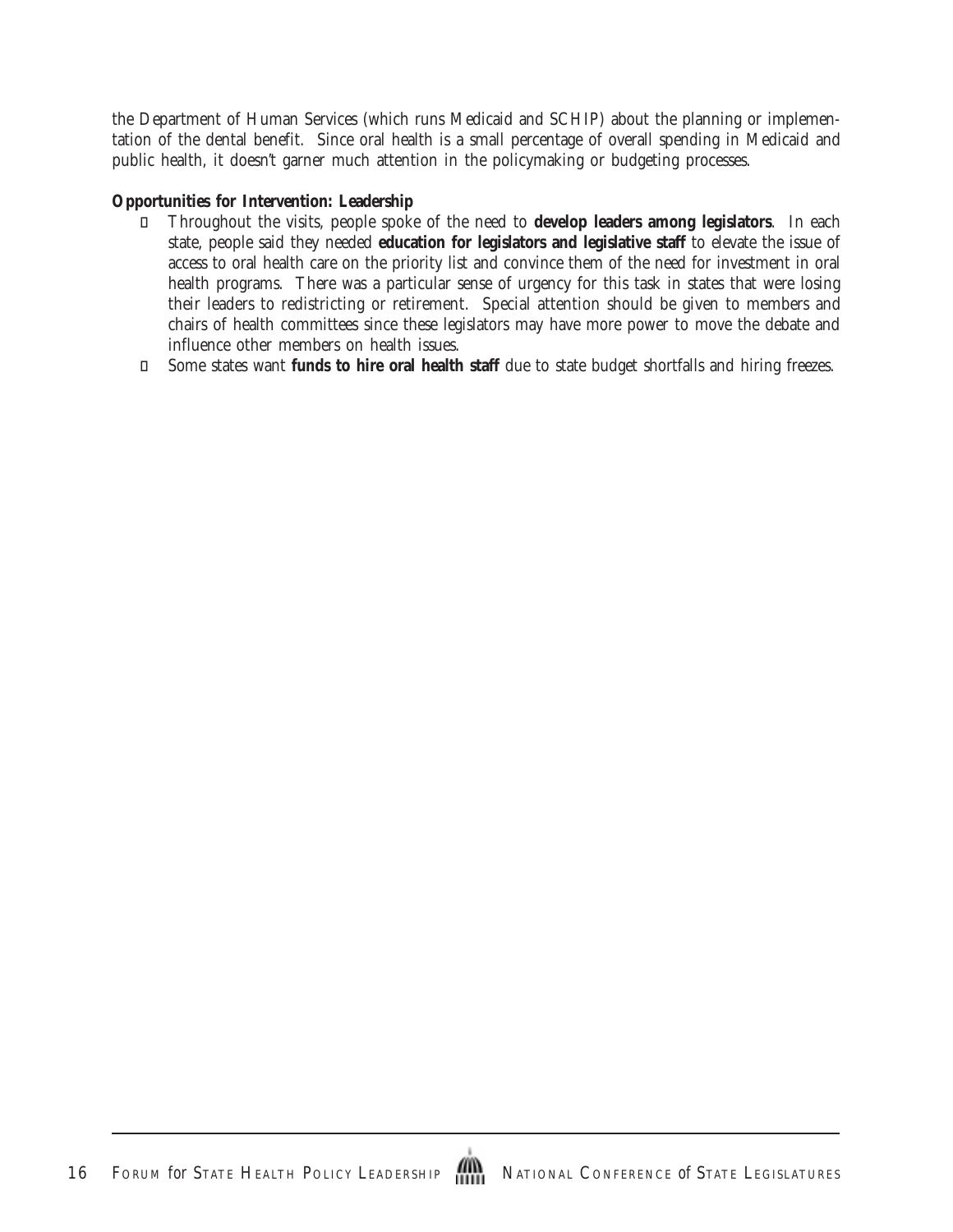# **VI. Advocacy**

#### **Barriers: Advocacy**

#### *Lack of A Powerful Voice*

A consistent theme in states is the **lack of effective advocacy** for oral health issues in general, and access to dental care for low-income people in particular. The State D legislative staff director for the appropriations committee said "there is no constituency for it. Because of the limited time legislators have during a session to consider specific populations or services, the burden to push an issue is on the advocacy groups."

State E expressed the need for a coalition or a "powerful voice" to speak out on behalf of oral health. State D, while it has a coalition, says "we are flying by the seat of our pants here," and they lack knowledge about how to operate it and funds to staff it. In State E, the maternal and child health director said the state lacks "funds for coalition-building." The State A health commissioner claims "the state needs funds for a staff person to support the coalition." State A has a coalition that grew out of its work with the NGA policy academy, but it lacks broad representation and political clout. State B has no oral health coalition. The maternal and child health coalition in State B does not lobby on oral health although it did work to get dental benefits included in SCHIP. The director of the coalition said, "oral health needs to get on the list of needs and become a priority." State C also lacks a coalition, although advocates did organize for a onetime push to add dental coverage to SCHIP.

**Advocacy groups clearly need more and better information** to be successful. An advocate in State A said, "there is no objective material available that we can use for advocacy on dental and we have no time to develop it." In States A and D, advocates pointed to campaigns on issues that were coordinated by a national office that could supply materials and data to state groups that can be tailored to their needs. They said there is nothing like it for dental access. A reporter for a local newspaper in State A pointed out that the advocacy groups that lobby for services for children and the elderly are different, and that "between older people and kids, kids rarely win. Children's issues are a low priority compared to senior citizens."

Oral health is also not a priority for advocacy groups in the disability or special needs kids communities. In States A and B, the **disability community says that oral health is a "back burner issue"** because access to health care can be a life or death issue.

### *Dental Associations are Not the Best Advocates for Low-Income Programs*

In all the states we visited, the only or most visible group lobbying the state legislature is the state dental association. **Organized dentistry is extremely powerful** at the state level, second in influence perhaps only to physicians, and is seen as the main group that determines policy outcomes on oral health programs. In State A, a senior legislative staffer stated, without any awareness that her statement was controversial, that "my chairman won't support anything the dental association opposes." **Dental associations are poor advocates for access to dental services for Medicaid and SCHIP** beneficiaries because they are perceived as selfserving in seeking increased reimbursement rates. They are sometimes perceived as providing false leadership or "lip service" to access issues for low-income people.

### *Hygienists are Relatively Politically Inactive*

On the contrary, according to the state officials we visited, **dental hygiene associations are not powerful**. Hygienists are less likely than dentists to belong to and be active in their state associations. This lessens the funding available for lobbying on their issues and lessens their clout. Their solutions to problems are not brought before the legislature as often, considered as carefully, and given the same weight as those brought by the dentists. Besides dental associations and dental hygienist associations, community health centers

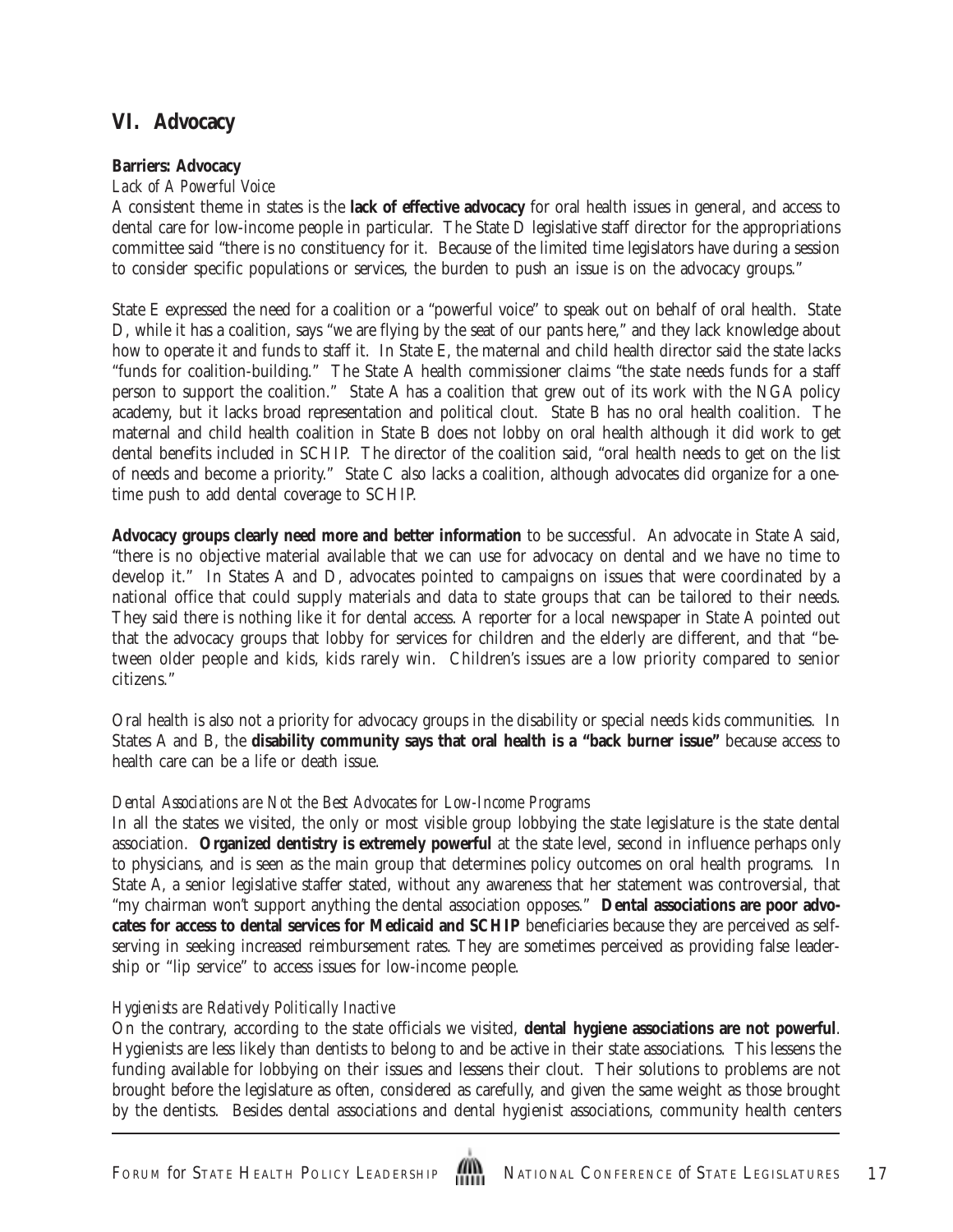were mentioned as meeting with legislatures occasionally on oral health issues, primarily to request funding for services.

#### *Decisions are Made Out of the Public Eye*

An important issue related to advocacy is that many decisions affecting oral health programs are made in isolation; there seems to be **no consensus-building function** within the states we visited. Information about the problem at hand (potential budget cuts, workforce shortages, etc.) is not shared, and decisions about how to solve them are made with no broad discussion involving different sectors of the policy community. For example, State D recently cut its dental benefits in SCHIP because of state budget shortfalls. Although there were unspent federal SCHIP funds, the state did not have the funds needed to match them. The decision to cut dental benefits, rather than cut other benefits or reduce costs in some other way, was made by the SCHIP director without consulting the legislature, dental association or advocacy groups. Similarly, legislative leaders made the decision to cut adult dental benefits in Medicaid in State D without consulting the health committee, the health department or advocacy groups.

The relative weakness of advocacy groups allows these important decisions to be kept out of the public eye. They seem ineffective at "spreading the word" to their members and the general public about a pending decision so they can attempt to influence it.

#### **Opportunities for Intervention: Advocacy**

 Advocates universally claimed they needed **information and objective data on oral health** problems in their state and an evaluation of policies tried by other states. Other people echoed the need for assistance in **translating data** and information into a form that motivates people to act. Advocacy groups also said they need **financial support**.

 Another theme was the need for support to **develop coalitions, staff them and help them be effective** in reaching their goals. A closer working relationship between the legislature, executive branch agencies, program level administrators, providers and advocacy groups can ensure an exchange of information and a discussion about the potential impact of a pending policy change, even if consensus is not possible.

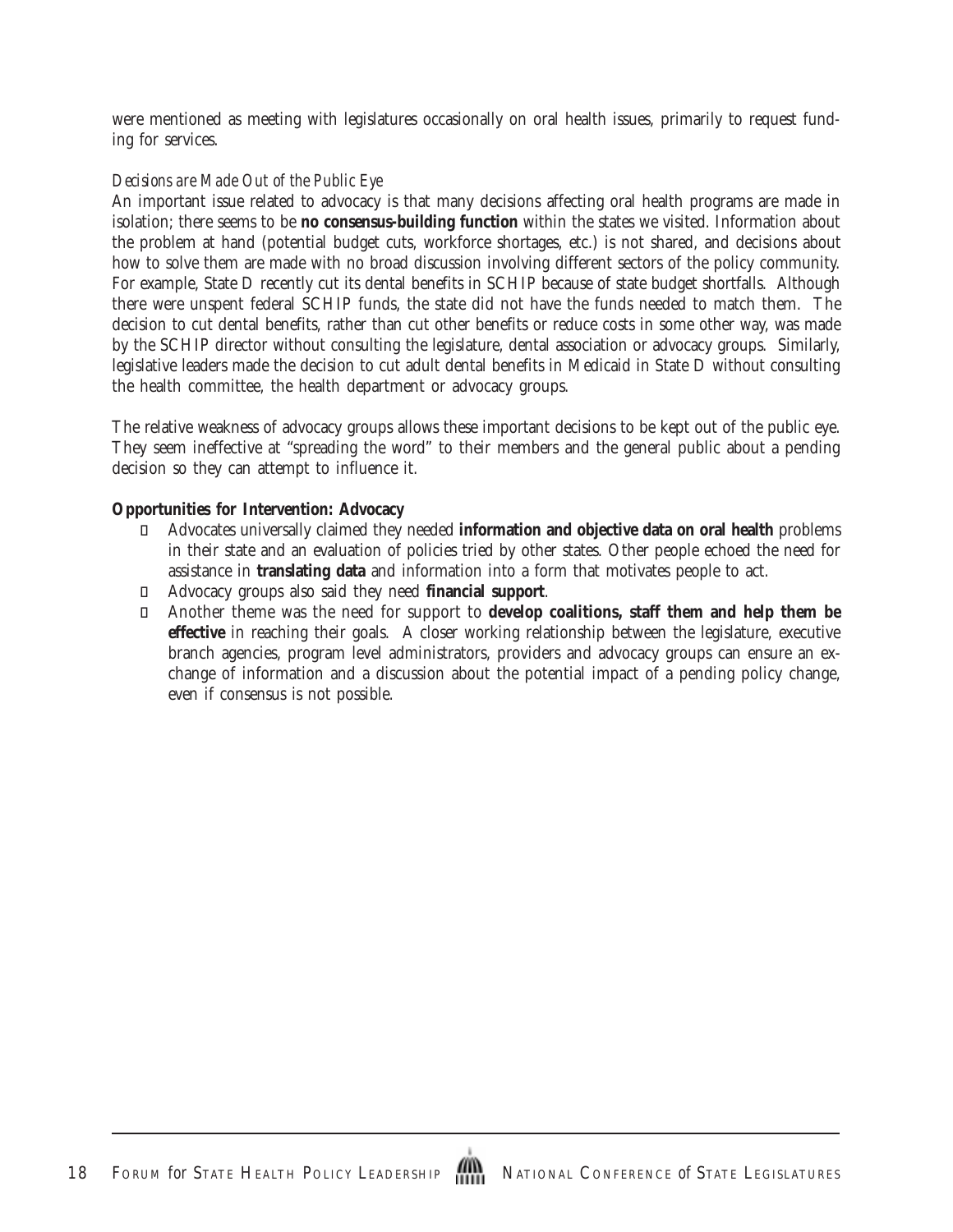### **VII. Public Education**

#### **Barriers: Public Education**

The need for **educating the public** about the importance of oral health and its relationship to overall health was mentioned frequently by a wide variety of people. An advocate in State B said "lack of access to oral health services is not considered a health care crisis." Low-income people and immigrants in particular were singled out as in need of education because they don't practice preventive measures sufficiently and only seem to come in for care when they experience pain. Some low-income immigrants and certain cultural groups also feel that losing teeth is a normal part of aging. A legislative staffer to the appropriations committee in State D said, "lack of demand for oral health services is a barrier. If more people wanted the services, they would be willing to pay more taxes to make sure they get them." Older people with dentures don't realize they still need care and screening for oral cancer. The lack of education and awareness about what constitutes quality oral health care is pervasive.

Compounding this issue is a host of barriers to **enlisting the media** in the effort to educate the public. Electronic media rarely cover issues in oral health policy because they are too long and complicated to explain in the short segments reserved for news stories and aren't considered interesting enough for longer features. Print media reporters said that health policy issues in general are considered by editors to bore readers. Reporters interviewed said they can only write about health policy issues if they get a local angle to the story, such as a local clinic adding or losing a dental component, or if they can cover them as part of a story about state or local government. Occasionally, reports issued by national groups can be covered if they shed light on the state's performance on an issue or problem. A reporter in State D said he needs help finding "success stories and personal examples" in order to provide a local hook and make the story newsworthy or appropriate for a feature story. A State A reporter said "I need more national reports with stateby-state data so I can run state-specific articles; local information would also be helpful." With regards to educating the public about the importance of oral health care and the number of low-income people who can't get care, one reporter said, "unmet need is not newsworthy."

### **Opportunities for Intervention: Public Education**

 People from all sides of this issue requested financial and operational support to **educate the general public** about the importance of oral health, particularly about disease prevention, fluoridation and the links between poor oral health and low birthweight babies, pre-term births, and cardiovascular disease. One coalition executive called for "a big public relations and awareness campaign similar to *Watch Your Mouth* targeted to legislators and the public."

 The State A disability community suggested that families needed education about what constitutes **quality oral health care**.

 Other suggestions or requests were to **educate specific patient groups** seen as key to improving access to oral health care or patient behavior. A foundation in State C feels that the group most important to educate are **parents and grandparents** of low-income children. State E requested help in providing oral health information to **low-income mothers** through their home-visiting program. State officials also called for support to educate **the Medicaid population** about how and when to seek care and how to prevent oral health problems.

 Finally, there were a number of requests to support **education for health care reporters**, primarily print media. Both reporters interviewed said they needed help building their knowledge base about oral health and the programs that are used to solve problems. Invitations to conferences on health policy issues were suggested as a good method to provide education. Reporters can't accept gifts, but waiving registration fees for conferences was one suggestion as a way to promote attendance.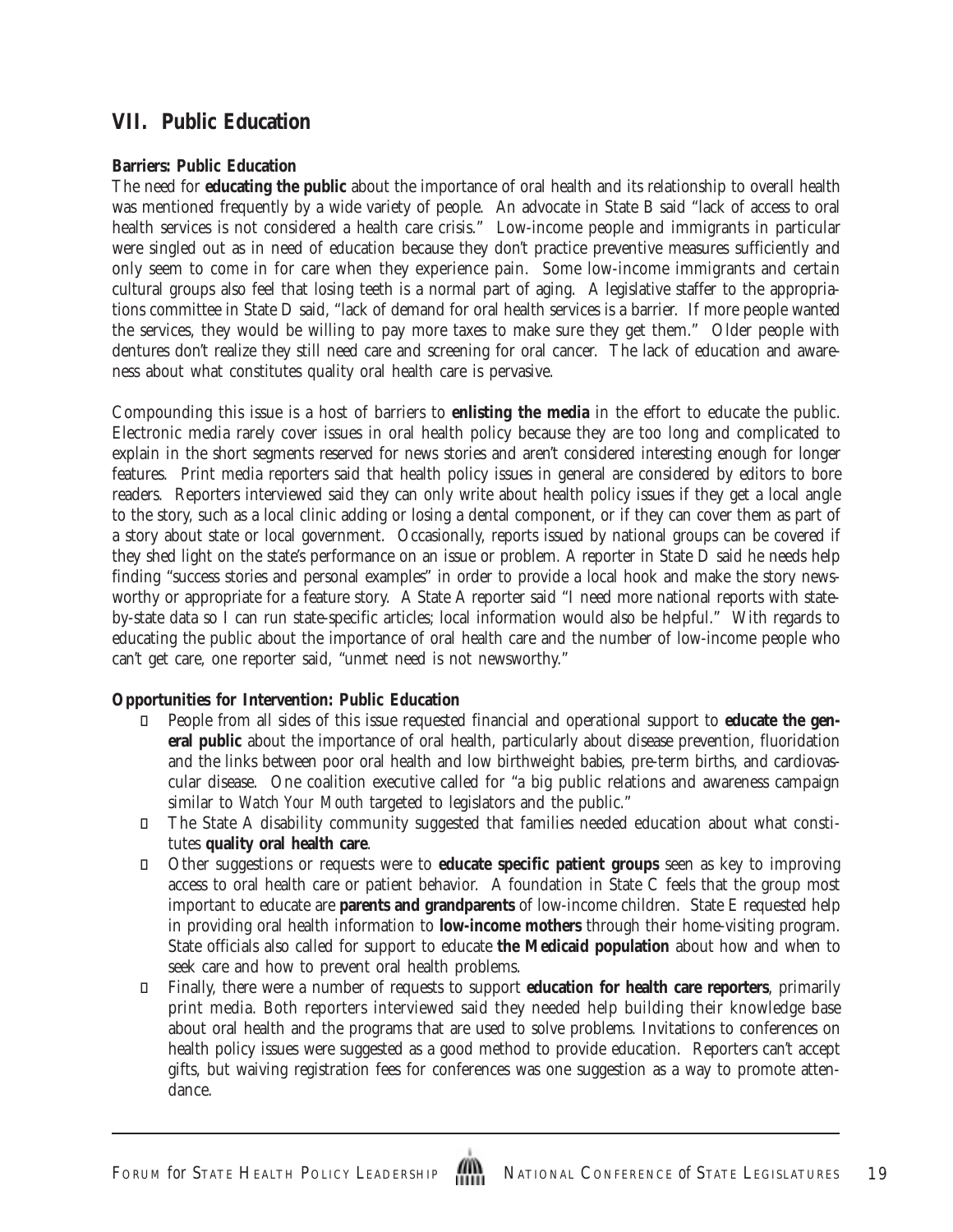# **VIII. What Didn't Surface on Wish Lists**

#### *Long on Barriers, Short on Solutions*

One of the interesting things about the many interviews conducted as part of this study is the lack of a oneto-one relationship between barriers identified and requests for assistance or ideas for foundation investment. Frequently, people identified barriers but requested assistance to do something other than address those barriers. This may be because it is always easier to identify problems than to solve them. Also, some people interviewed had no idea how foundations work in terms of funding constraints or grantmaking goals; they had few or inappropriate ideas about how foundation support might help (for example, suggesting foundation funds could be used to pay for services or increased reimbursement rates). Other interviewees were simply giving "wish lists" without regard to a foundation's potential role or the financial or political barriers in achieving the change. However, it is very clear that **most people are very rooted in the present**. They acknowledge the power of the state and national dental associations and the current structure of dental care financing and service delivery in this country and have trouble looking beyond these institutions.

#### *Some Important Omissions*

Given the fact that people assume the status quo will prevail, it is not surprising that almost no one suggested foundation support to increase the supply of dentists even though many people feel there is a shortage in their states. Also, only one person suggested trying to develop a new mid-level practitioner such as nurse practitioner or physician's assistant which could extend the capacity of the existing dental workforce and help improve access in rural areas. This may be because of the difficulty dental hygienists have in expanding their scope of practice and loosening supervision; if an established profession has made no inroads, how could another a new type of professional hope to deliver any of the services dentists now provide? It was interesting that no one suggested researching and writing a report about or working to reduce the wide variations in scope of practice and supervision requirements for dental hygienists and dental assistants. For that matter, although the ban on the corporate practice of dentistry was mentioned as a barrier in several states, no one suggested doing a study on how many states have such a ban, what the impact has been and how states have fared without it. Another request notable by its absence is support for advocacy efforts surrounding water fluoridation. Many people asked for funds to provide equipment for fluoridation, but none for information or advocacy, although it could help make difference in these local decisions. No one requested a paper or other education effort explaining the differences between dental and medical practice, or "dental economics," to policymakers but it is clearly needed. Most people don't know or appreciate why dentists refuse to see patients for whom reimbursements are below cost. No one suggested education on oral health for governors or their health policy staffs to increase their support and involvement. Finally, no one suggested leadership development among dentists or dental associations even though many leaders on low-income access issues in states come from that community.

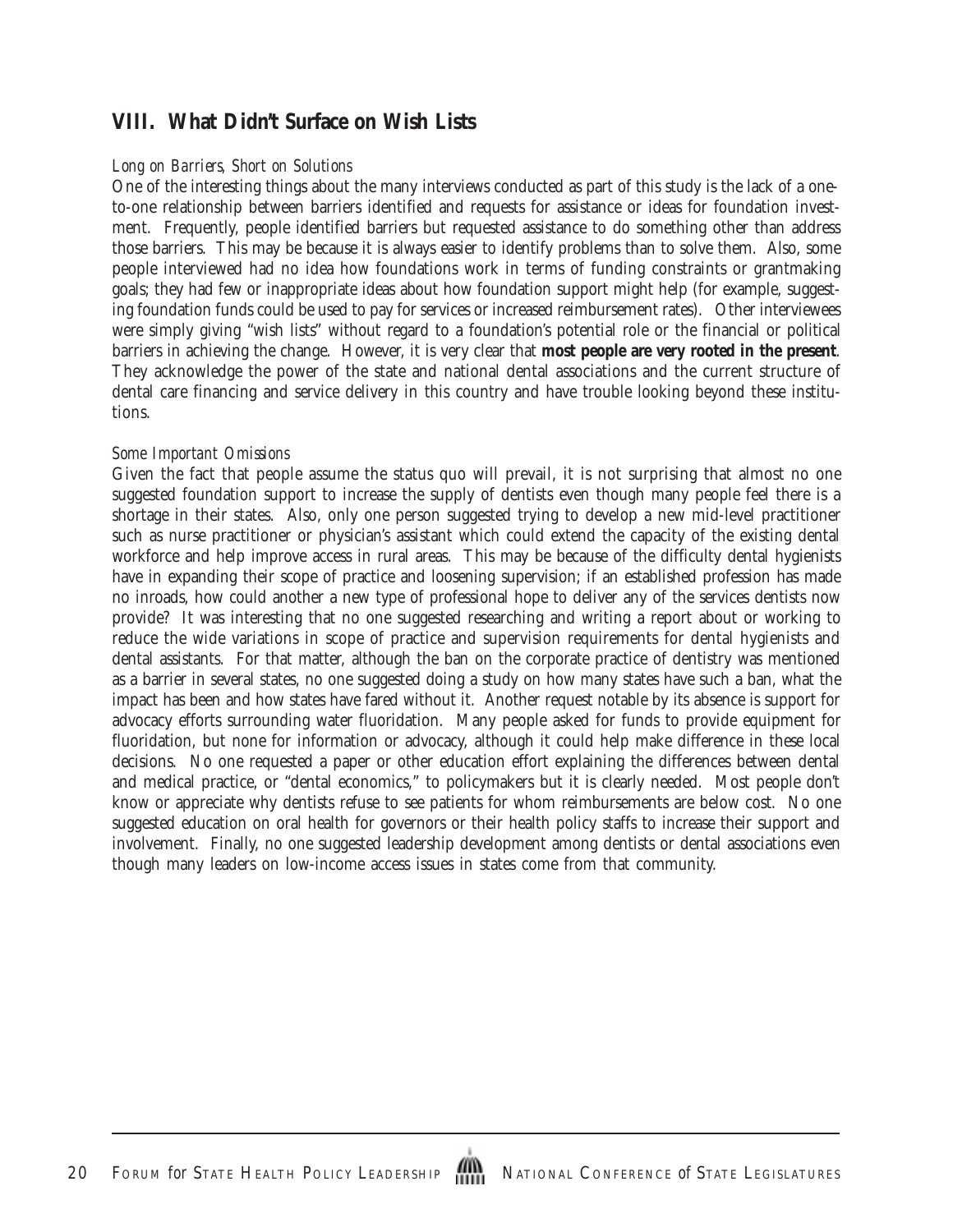# **IX. Conclusion**

#### *Three Components for Policy Change*

A well-known book, John Kingdon's Agendas, Alternatives and Public Policy, puts forward a simple framework for analyzing the components needed for policy change. He says that three things have to be present in order to move an issue forward. First, there must be a commonly accepted definition of the problem. Second, there must be a workable policy solution to the problem as it is defined. Third, there must be political support for the solution among all the relevant parties required to enact it. These three things must occur together in proportion to one another for policy change to take place. A huge problem coupled with a small solution without political support from all important actors will not work. A well-defined problem with an unpalatable solution will not get the political support to work. There are many examples of this framework from the site visits that explain why the states visited have not moved forward forcefully to solve problems and point to interventions that might break the logjams.

#### *Defining the Problem*

In the states NCSL visited, there was not a commonly accepted definition of the problem causing access difficulties. In particular, there is strong disagreement about whether there is a shortage of dentists or just a maldistribution and too few who are willing to see publicly insured patients and people with disabilities. There is also disagreement about how to define problems of access within Medicaid. Is it a problem of poor oral hygiene, cultural beliefs and compliance among patients? Do patients not want dental care? Is it a problem of low participation in Medicaid among dentists due to reimbursement rates and administrative hassles? Or are dental practices already at capacity and therefore acting as any business should to optimize profits by not substituting low paying patients for those who pay cash in full? Assuming that access problems are multi-dimensional and complex, there is little consensus among people working from different perspectives in states about which specific policies need to be changed—let alone what those changes should look like. The process of defining the problem is not simply one of obtaining information to answer a question, but of perception and momentum behind an issue generated by people working on it from all sectors.

Data that might be used to arrive at a common definition of the problem is either not available at all, not shared for political reasons or not understood by people who are in a position to make decisions. State agencies that might have useful data don't have the funds or staff to retrieve it or have not been asked for it. Dental associations view some data and information as proprietary and potentially harmful to their interests. In State B, the dental association is willing to support some new slots "if valid scientific evidence showed a shortage" but this evidence is unlikely to be available to a state agency, the legislature, or advocacy groups without dental association cooperation in obtaining it. One state dental director said he would have to file a Freedom of Information Request in his own state to get SCHIP utilization data, although he has Medicaid data and both programs are in his department. In State A, the state board of dental examiners claimed they didn't have personnel with the time or skill to retrieve information on the age of the dental care workforce from individual dental licenses, but they said the dental association had the information. The dental association said they don't have it but the health department does. The health department says they don't have it either. Therefore, the governor and legislature do not know that a large percentage of the dental workforce may retire in the next decade, without sufficient numbers of new dentists being trained to replace them.

The media—who often generate interest in an issue, broaden awareness of a problem and help shape the definition of the problem in its coverage—are largely silent on access to oral health care. For the most part, the public isn't hearing about these issues on television, radio or in newspapers and pressing policy makers for action. Television covers shorter stories and local print media rarely cover health policy issues, particu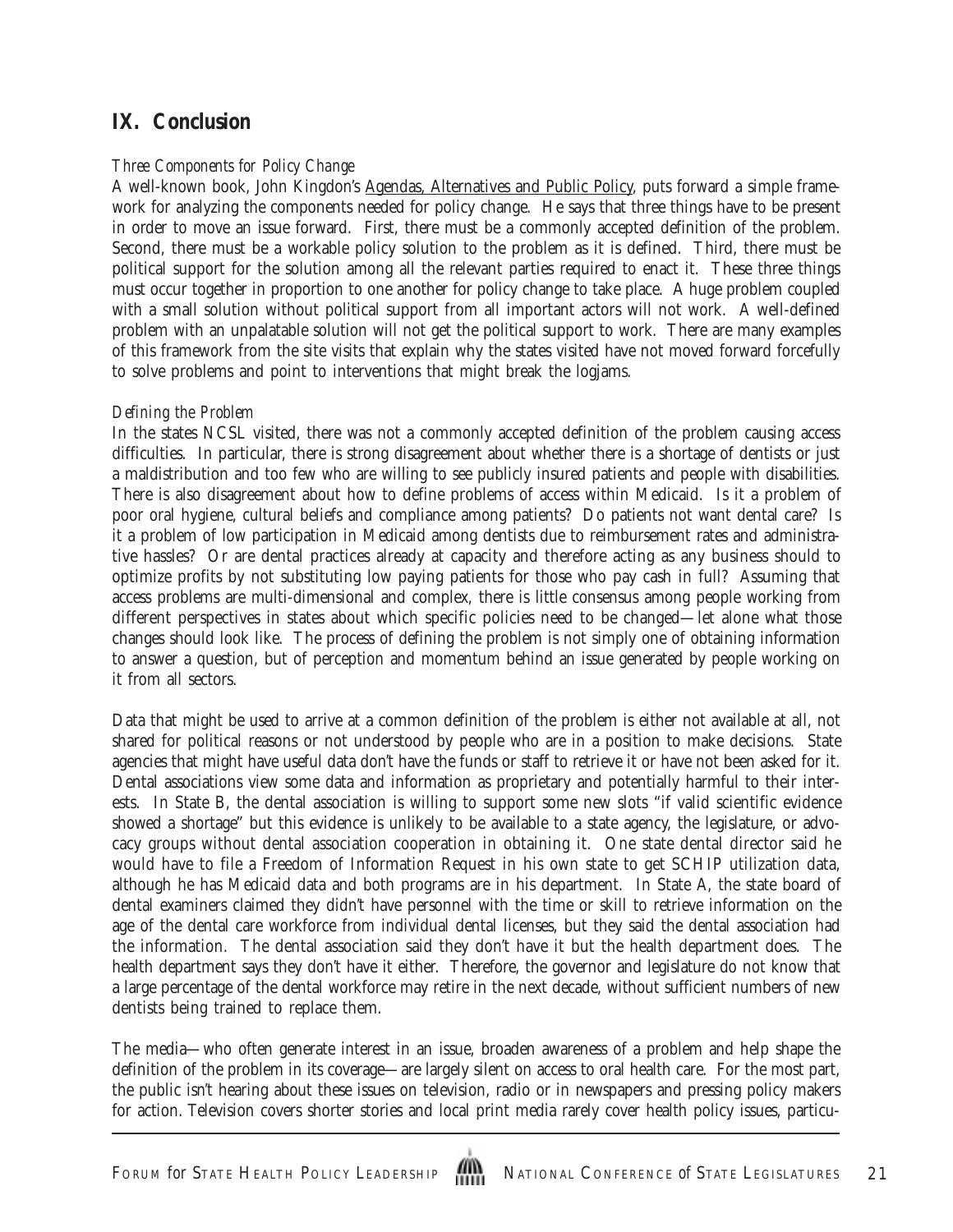larly issues without a local angle. Political leaders aren't convening hearings or public forums to discuss access to oral health care because these problems aren't "on the radar screen."

In order the move the policy process forward, RWJF support could:

 Fund **consensus-building** activities in states such as oral health policy academies, task forces and commissions and provide ongoing technical assistance to ensure lasting results.

Be used to **educate the media** and work with editorial boards on oral health issues.

 Help **educate both the general public and high-risk groups** such as immigrants, Medicaid and SCHIP recipients and low-income mothers and grandparents about prevention, the importance of oral health to overall well-being, and how to use services.

#### *Formulating a Policy Solution*

In the states we visited, there was no agreement about workable policy solutions, putting aside the lack of consensus about how to define the problem. For example, if a state has decided that its access problems are due to workforce shortages, there are a variety of potential policy solutions. One obvious solution might be to expand the number of dentists being trained in the state's dental schools, or, for states without a dental school, to buy slots in a neighboring state's school or establish a residency program to bring third-year students or graduates to the state. With the exception of State E's dental association, every state dental association we visited had already opposed that solution in recent years, saying the state had an adequate number of dentists and an increased supply would threaten the practices of currently licensed dentists. And, in an exercise of dental association power, a satellite residency program in State B that was passed and funded by the legislature over dentist opposition died in implementation. As a professor at the dental school said "we attempted to establish dental residences but the local dental societies ran us off."

Even if there is general agreement about expanding the workforce through dental education, a host of additional problems arise. How should the state address: a shrinking number of applicants for dental schools? Lack of diversity and a public service orientation among prospective dental students? Reduced state funding available for dental schools? The dental faculty shortage? A shortage of classrooms and dental chairs for teaching? In State E, there aren't enough state funds to establish residency slots for third-year dental students, although most people agree there is a shortage of dentists. In State C, the dental school feels that dentists' income of more than \$160,000 a year attracts a certain kind of student (one who is interested in high earnings) and leads to dental faculty shortages. Nationwide, there are more than 300 dental faculty vacancies, 70% in clinical training.

Another potential solution for the problem of workforce shortages is enlisting other providers to deliver services. Dental hygienists have been working consistently in states to expand their scope of practice and loosen supervision requirements but have met with opposition from the dental association, which argues that hygienists' training cannot address the restorative care needs of low-income patients. Of the states visited, only in State C can hygienists practice independently and bill Medicaid directly. In State A, which has very tight supervision requirements, a state oral health council was asked to consider independent practice for hygienists and they said "over my dead body because…dental practices will go bankrupt." Objective analysts might look at the situation and see that dentists and hygienists each have training to improve access in two different but equally important ways, through restorative care and prevention, respectively. However, crafting a policy that reflects this has proven to be too tough to do in almost all states.

Another potential new source of care is pediatricians, pediatric nurse practitioners and other medical personnel who can be taught to screen for dental caries, apply topical fluoride, educate patients and parents about proper oral hygiene and make referrals to dentists for restorative care. In most states, dental practice acts define some of these services as the illegal practice of dentistry if performed by anyone other than a dentist licensed to practice in that state, punishable by fines and revocations of license. Potential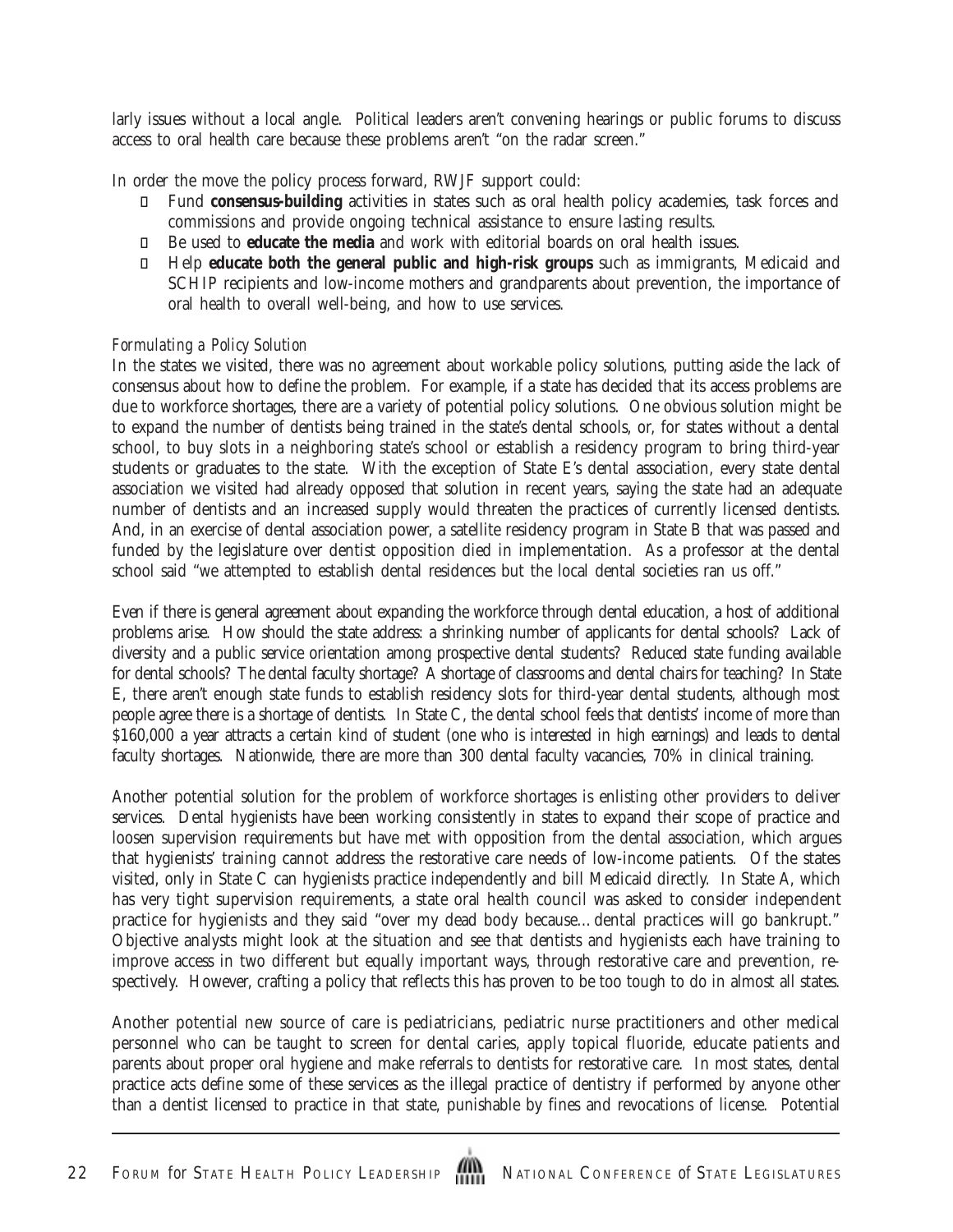changes in the dental practice act are fraught with heated discussions about endangering the quality of care for patients. The dean of a dental school in State C has begun training ear, nose, and throat clinicians in the basics of oral health and wants to expand to other medical professionals, and in State B, a hygiene professor—quietly, to avoid being blocked by the dental association—is considering a similar effort

Each of these potential methods for expanding the workforce has been attempted in a site visit state. However, because of the dearth of data collection and evaluation resources, the innovative state and others considering modeling the policy are left with two unanswerable questions: Did the policy work?, and Why or why not? Consequently, though facing similar problems and considering similar solutions, each state is needlessly working in a policy vacuum. In order the move the policy process forward, RWJF support could:

 Fund policy analyses, program evaluations, cost-benefit analyses, reports of best practices and surveys to gather policy relevant state and local data;

 Fund some policy work that would explore alternative practice and service delivery models, new proproviders, and "out of the box" thinking;

Support a dissemination effort targeted at people in every part of the policy process is needed.

#### *The Politics*

Finally, in the states we visited, there was not broad political support for policy change in oral health. There are few groups working on oral health issues, and they do not speak with one voice. State dental associations are among the two or three most powerful groups in state politics and are generally the only people speaking with legislators and staff about oral health issues. There were overt statements made by people interviewed about their strong influence in state policy matters; in most states at most times, dental associations can stop any initiative they oppose. Organized dentistry is not seen as effective in lobbying for increased reimbursement rates because they appear self-serving rather than interested in access for low-income people. However, in the states we visited, dental associations had not been active in seeking many other remedies for access problems. Hygienists aren't terribly active politically and have a difficult time pursuing their agenda with state legislatures to the extent that it conflicts with the dentists. Community health centers lobby but for many health issues, not just dental care.

Most state-based health advocacy groups are not active on oral health issues, and if they work on it at all, it's a low priority. The natural allies among advocacy groups are maternal and child health, disability, and poverty and welfare groups, but none work on oral health in any sustained fashion. Also, the leaders among state executive branch agencies do not place oral health high on the priority list. Health commissioners and Medicaid directors have many important issues on their plates, and dental directors do not generally have the clout to raise the profile of their issues any higher. This reflects the generally lower priority that the public places on oral health compared to physical health.

Finally, there are few champions for oral health in legislatures. Most legislators are not educated about these issues and many states don't have any that are committed and willing to push policy initiatives forward. Some states with knowledgeable committed legislators are losing them to redistricting or term limits with no one to fill the void. Legislative staffs also need education. Health and appropriations committees cover a broad range of issues during hearings and access to Medicaid or oral health may receive only a few minutes. In states with a history of low taxes and an emphasis on personal responsibility rather than government assistance, it can take extraordinary intervention, such as a lawsuit filed against the state, to spur policy action.

In order the move the policy process forward, RWJF support could:

 Be extremely useful in supporting coalition building and advocacy efforts, both outside of government and including government;

 Assist in educating legislators and legislative staff, and developing legislative leadership on oral health issues.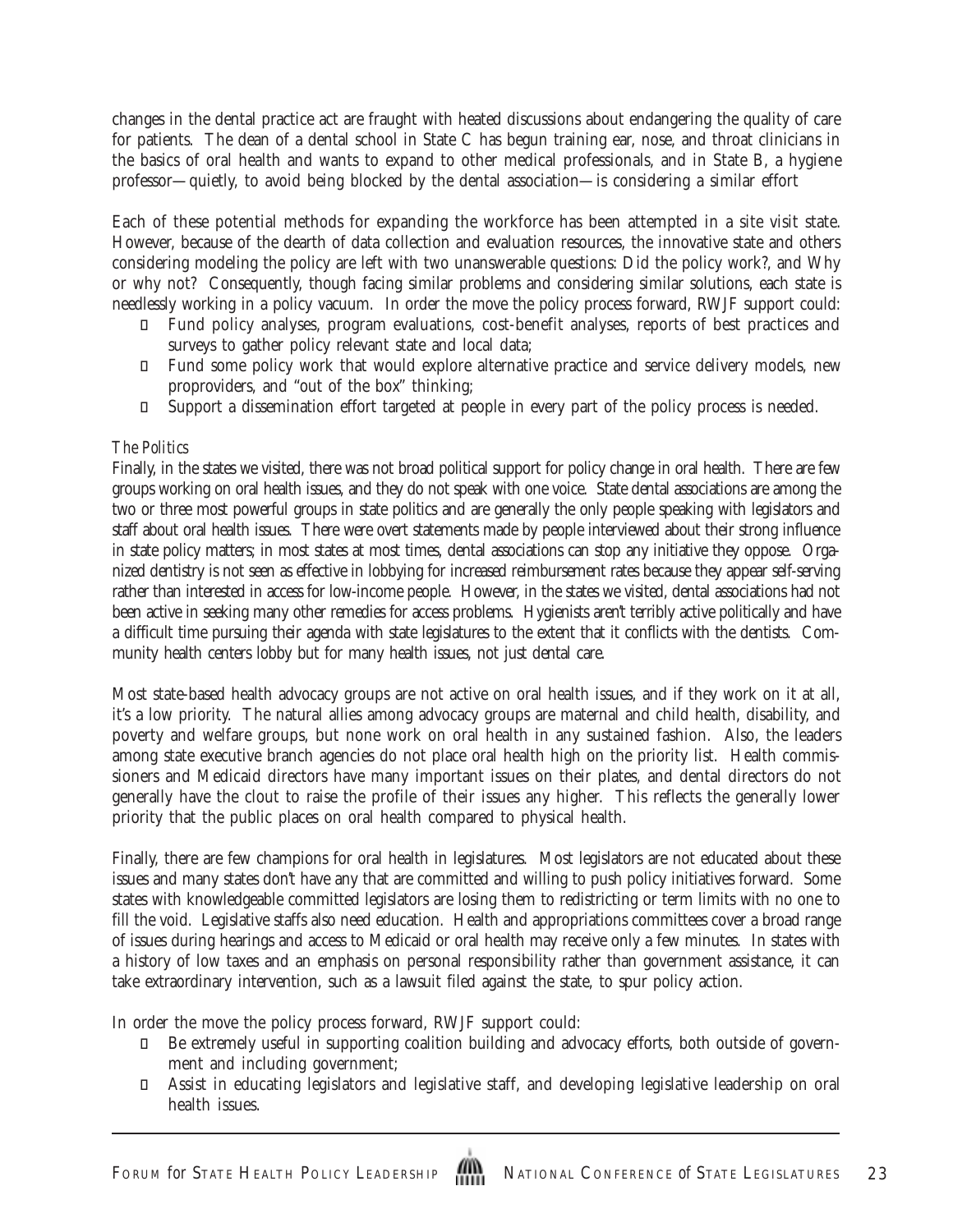# **Appendix I. Methodology**

There were three sets of activities involved in this study: data gathering and analysis; conducting a meeting of national experts and a focus group of state officials and advocates; site visits to five states.

NCSL gathered and analyzed a wide variety of reports, peer reviewed articles and other information about state dental programs in Medicaid and SCHIP, and oral health improvement efforts in general. Prior to the beginning of this contract, NCSL filed a Freedom of Information Request with the Centers for Medicare and Medicaid Services to obtain copies of reports filed with CMS by states about access to dental services for children. NCSL also collected dozens of reports produced in the last five years by state departments, commissions, coalitions and task forces about oral health. These included materials submitted to NGA by states applying for the oral health policy academies. NCSL prepared summary sheets with two pages of data about each state program. The goal was to collect in one place basic information about dental education, hygiene education, the dental and hygiene workforce, children's services in Medicaid, reimbursement rates and administrative simplifications in Medicaid, regulatory issues and state program leadership and interventions.

In order to select states for site visits, NCSL reviewed state documents, collected data and compiled two page summary sheets on each state. The goal was to identify states that are not considered the front runners in oral health programming, nor are they considered the least active and promising as sites for investment of RWJF resources. The five states with the highest reimbursement rates and three more that are considered "best practices" states with respect to the priority placed on oral health and the development of their programming were eliminated from consideration. NCSL then identified 11 states that fit the "middle" criteria and presented details on seven that represented a range of states geographically and politically. Two states were eliminated from this list for being too advanced. This yielded five states selected for site visits.

Visits were arranged for 2 ½ days of interviews with as many people as possible who could offer important information about policy barriers and opportunities for intervention. The goal was to include key legislators and legislative staff that chair or staff health committees or health appropriations, or who are leaders on oral health issues; maternal and child health, disability and/or oral health advocates; the state dental board; the state dental association; the state hygiene association; local or state executives from foundations that support oral health programs; community health center or dental clinic representatives; SCHIP and Medicaid directors and dental officers; the state dental director from the health department; and faculty from dental and hygiene schools. It wasn't possible to meet with every representative in each state given time restrictions and scheduling conflicts.